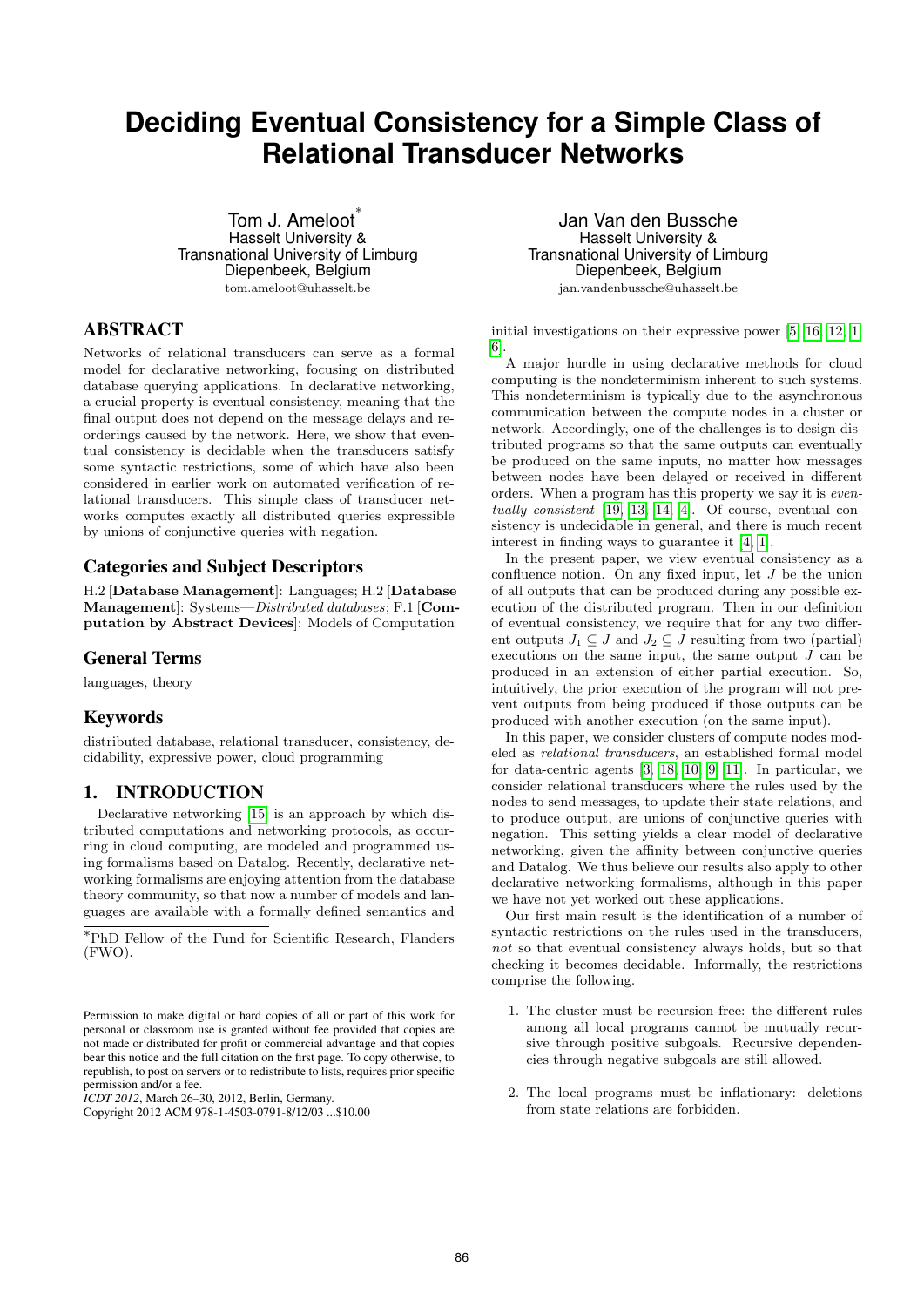- 3. The rules are message-positive: negation on message relations is forbidden.
- 4. The state-update rules must satisfy a known restriction which we call "message-boundedness". This restriction is already established in the verification of relational transducers: it was first identified under the name "input-boundedness" by Spielmann [18] and was investigated further by Deutsch et al. [10, 11].
- 5. Finally, the message-sending rules must be "static" in the sense that they cannot depend on state relations; they can still depend on input relations and on received messages.

The last two restrictions are the most fundamental; in fact, even if just the last restriction is dropped and all the others are kept in place, the problem is already back to undecidable. The first three restrictions can probably be slightly relaxed without losing decidability, and indeed we just see our work as a step in the right direction. Consistency is not an easy problem to analyze.

The second result of our paper is an analysis of the expressive power of clusters of relational transducers satisfying our above five restrictions; let us call such clusters "simple". Specifically, we show that simple clusters can compute exactly all distributed queries expressible by unions of conjunctive queries with negation, or equivalently, the existential fragment of first-order logic, without any further restrictions. So, this result shows that simple clusters form indeed a rather weak computational model, but not as weak as to be totally useless.

#### *Related work.*

The work most closely related to ours is that by Deutsch et al. on verification of communicating data-driven Web services [11]. The main differences between our works are the following. (i) In their setting, message buffers are ordered queues; in our setting, message buffers are unordered multisets. Unordered buffers model the asynchronous communication typical in cloud computing [14] where messages can be delivered out of order.  $(ii)$  In their setting, to obtain decidability, message buffers are bounded and lossy; in our setting, they are unbounded and not lossy. But actually, a crucial step in our proof of decidability will be to show that, under the restrictions we impose, even if buffers are not a priori bounded and are not lossy, they can be assumed to be bounded and lossy without loss (sic!) of generality.  $(iii)$  In their setting, transducers are less severely restricted than in our setting. *(iv)* In their setting, clusters of transducers are verified for properties expressed in (first-order) linear temporal  $logic$ <sup>1</sup>; in our setting, we are really focusing on the property of eventual consistency. It is actually not obvious whether eventual consistency (in the way we define it formally) is a linear-time temporal property, and if it is, whether it is expressible in first-order linear temporal logic.

Also, this paper is a follow-up on our previous paper [6]. In our previous paper, we did not consider the problem of deciding eventual consistency; we simply assumed eventual consistency and were focusing on expressiveness issues. Moreover, while the distributed computing model

used in our previous paper is also based on relational transducers, there are differences in the models. In the previous model, we were focusing on standard queries to databases, computed in a distributed fashion by distributing the database in an arbitrary way over the nodes of the network. In the present model, we directly consider distributed queries, i.e., the input to the query is a distributed database, and different distributions of the same dataset may yield different answers to the query. Furthermore, in the previous model, transducer programs are considered to be networkindependent, and nodes communicate in an epidemic manner by spreading messages to their neighbors, who read them one at a time; in the present model, the network is given, different nodes can run different programs, and nodes can directly address their messages to specified nodes. The perspective taken in our previous paper is equally interesting but different; we have simply chosen here to focus on the present perspective because it is the one mostly assumed by other authors in the area of declarative networking.

#### *Organization.*

In Section 2 we give some preliminaries. Next, in Section 3 we state our results about decidability and expressivity of the simple transducer networks. In Sections 4 and 5 we give the proof techniques used to obtain these results. We conclude in Section 6.

## 2. PRELIMINARIES

#### 2.1 Overview and Design Choices

We start with preliminaries on database theory in Section 2.2. As stated in the introduction, we model computation by means of (relational) transducers, which are defined in Section 2.3. These transducers are given database facts as input and they can derive new facts by applying database queries to previously obtained facts. In Section 2.4 we introduce the notion of distributed query, which serves as an implementation independent specification for what a distributed program computes. Section 2.5 formalizes multisets.

The computation of a distributed program will be modeled using networks of transducers, and this is formalized in Section 2.6. We will next only consider transducers whose queries are implemented with unions of conjunctive queries with negation, see Section 2.7. This results in a rule-based formalism to express distributed computation, following the idea behind declarative networking [15]. For our decidability result we impose restrictions, which are given in Section 2.8. The restrictions result in so-called "simple" transducers.

## 2.2 Database Schema, Facts and Queries

We recall some basic notions from database theory [2]. although the specific definitions below are slightly tailored to our technical use. A database schema is a finite set D of pairs  $(R, k)$  where R is a relation name and  $k \in \mathbb{N}$  is the associated *arity* of  $R$ . A relation name occurs at most once in every database schema. We define  $names(\mathcal{D}) = \{R \mid \exists k :$  $(R, k) \in \mathcal{D}$ . We often write a pair  $(R, k) \in \mathcal{D}$  as  $R^{(k)}$ .

We assume some infinite universe dom of atomic data values. A fact f is a pair  $(R,\bar{t})$ , often denoted as  $R(\bar{t})$ , where R is a relation name and  $\bar{t}$  is a tuple of values over dom. A database *instance I* of (or over) a database schema D is a set of facts such that for  $R(a_1, \ldots, a_k) \in I$  we have

<sup>1</sup>Deutsch et al. can also verify branching-time temporal properties, but only when transducer states are propositional.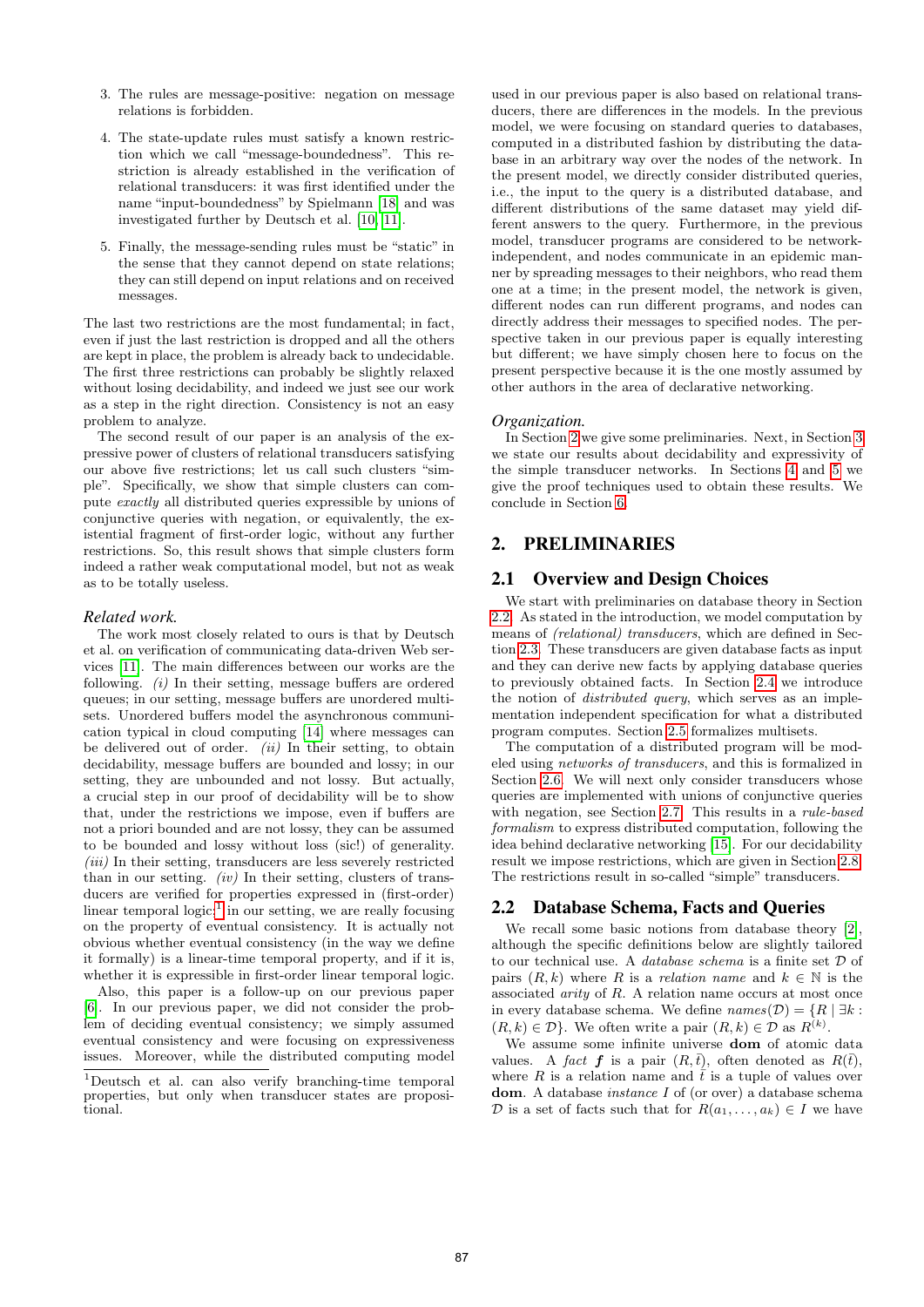$R^{(k)} \in \mathcal{D}$ . A database instance over an empty database schema can only be the empty set. For a database instance I over  $D$  and for a relation name R in  $D$  we define the set  $I(R) = {\{\bar{t} \mid R(\bar{t}) \in I\}}$ , i.e, to extract the set of tuples from the facts.

We define some additional notation and terminology concerning facts. Let  $f = R(\bar{t})$  be a fact. Here, R is called the *predicate* and the number of components in  $\bar{t}$  is called the *arity* of the fact. The former is denoted as  $pred(f)$ . If  $f$  has arity 0 we call  $f$  nullary. The active domain of a fact  $f$ , denoted  $\alpha \text{dom}(f)$ , is the set of values occurring in its tuple. For a fact  $f = R(a_1, \ldots, a_k)$ , a set A with  $adom(f) \subseteq A$  and a function  $h : A \rightarrow$  **dom**, we define  $h(\mathbf{f}) = R(h(a_1), \ldots, h(a_k))$ . Let I be a set of facts. We define  $\mathit{adom}(I) = \bigcup_{\bm{f} \in I} \mathit{adom}(\bm{f}).$  For a function  $h : \mathit{adom}(I) \rightarrow$ dom we define  $h(I) = \{h(f) | f \in I\}$ . If h is injective, we say that  $h(I)$  and I are *isomorphic*.

Let  $C \subseteq$  **dom**. We call a fact  $f$  a  $C$ -fact if  $adom(f) \subseteq C$ . For a set I of facts, we define  $I^C$  to be the subset of all  $C$ -facts in  $I$  (including nullary facts).

A query Q over input database schema D and output database schema  $\mathcal{D}'$  is a partial function mapping database instances of  $D$  to database instances of  $D'$ . A query  $Q$  is called *generic* if for all input instances  $I$  it holds that  $(i)$  $adom(Q(I)) \subseteq adom(I), \text{ (ii) } Q$  is also defined on the isomorphic instance  $h(I)$ , for each permutation h of **dom**, and  $Q(h(I)) = h(Q(I))$ . It is well known that query languages like first-order logic (FO) can be used to express queries [2]. The most common kind of query are those where the output database schema contains just one relation name.

#### 2.3 Transducers

We now formalize the computation on a single node of a network by means of relational transducers [3, 6, 9, 10, 11, 18]. A transducer schema  $\Upsilon$  is a tuple  $(\mathcal{D}_{in}, \mathcal{D}_{out}, \mathcal{D}_{msg},$  $\mathcal{D}_{mem}, \mathcal{D}_{sys}$  of database schemas, called "input", "output", "message", "memory" and "system" respectively. A relation name can occur in at most one database schema of Υ. We fix  $\mathcal{D}_{sys}$  to always contain two unary relations Id and All. Let  $\mathcal{D} \subseteq \mathcal{D}_{in} \cup \mathcal{D}_{out} \cup \mathcal{D}_{msg} \cup \mathcal{D}_{mem} \cup \mathcal{D}_{sys}$ . For a database instance I over D and  $e \subseteq \{in, out, msg, mem, sys\}$  we write  $I|_e$  to denote the restriction of I to the facts whose predicate is a relation name in  $\bigcup_{f \in e} \mathcal{D}_f$ .

Let  $\Upsilon = (\mathcal{D}_{in}, \mathcal{D}_{out}, \mathcal{D}_{msg}, \mathcal{D}_{mem}, \mathcal{D}_{sys})$  be a transducer schema. A *transducer state* for  $\Upsilon$  is a database instance over  $\mathcal{D}_{in} \cup \mathcal{D}_{out} \cup \mathcal{D}_{mem} \cup \mathcal{D}_{sys}$ . A relational transducer  $\Pi$ (or just transducer for short) over  $\Upsilon$  is a collection of queries

$$
\{Q_{out}^{R} | R^{(k)} \in \mathcal{D}_{out}\} \cup \{Q_{snd}^{R} | R^{(k)} \in \mathcal{D}_{msg}\}\
$$

$$
\cup \{Q_{ins}^{R} | R^{(k)} \in \mathcal{D}_{mem}\} \cup \{Q_{del}^{R} | R^{(k)} \in \mathcal{D}_{mem}\}\
$$

that are all over the input database schema  $\mathcal{D}_{in} \cup \mathcal{D}_{out} \cup$  $\mathcal{D}_{msg} \cup \mathcal{D}_{mem} \cup \mathcal{D}_{sys}$  and for  $R^{(k)} \in \mathcal{D}_{out}$  the output schema of  $\mathcal{Q}_{out}^R$  consists of relation R with arity k, the same for  $R^{(k)} \in \mathcal{D}_{mem}$  and the queries  $\mathcal{Q}_{ins}^R$  and  $\mathcal{Q}_{del}^R$ , and finally for  $R^{(k)} \in \mathcal{D}_{msg}$  the output schema of query  $\mathcal{Q}_{snd}^{R}$  consist of relation R with arity  $k + 1$ . The reason for the incremented arity of  $\mathcal{Q}_{\text{snd}}^R$  is that the extra component will be used to indicate the addressee of messages. Importantly, at this point we have not said anything about how the queries of a transducer are actually implemented. The idea is that the above transducer model is parameterized by the query language used. If a query language  $\mathcal L$  is used to express the queries of a transducer  $\Pi$  then we say that  $\Pi$  is an  $\mathcal{L}$ -transducer.

Let  $\Upsilon$  and  $\Pi$  be as above. A *message instance* is a database instance over  $\mathcal{D}_{msg}$ . A local transition is a 4-tuple  $(I, I_{rcv}, J, J_{snd})$ , also denoted as  $I, I_{rcv} \Rightarrow J, J_{snd}$ , where I and  $J$  are transducer states,  $I_{rcv}$  and  $J_{snd}$  are message instances such that (denoting  $I' = I \cup I_{rcv}$ ):

$$
J|_{in,sys} = I|_{in,sys}
$$
  
\n
$$
J|_{out} = I|_{out} \cup \bigcup_{R^{(k)} \in \mathcal{D}_{out}} \mathcal{Q}_{out}^{R}(I')
$$
  
\n
$$
J|_{mem} = \bigcup_{R^{(k)} \in \mathcal{D}_{mem}} update(R, I, I')
$$
  
\n
$$
J_{snd} = \bigcup_{R^{(k)} \in \mathcal{D}_{msg}} \mathcal{Q}_{snd}^{R}(I')
$$

with

$$
update(R, I, I') = (Q_{ins}^R(I') \setminus Q_{del}^R(I'))
$$
  

$$
\cup (Q_{ins}^R(I') \cap Q_{del}^R(I') \cap I)
$$
  

$$
\cup (I \setminus (Q_{ins}^R(I') \cup Q_{del}^R(I'))).
$$

Intuitively, on the receipt of message facts  $I_{rcv}$ , a local state transition updates the old transducer state I to new transducer state J and sends the facts in  $J_{snd}$ . The new transducer state J has unmodified input and system facts compared to I, has potentially produced more output facts, and for each memory relation  $R$  the update semantics basically adds all facts produced by the *additive* query  $\mathcal{Q}_{ins}^R$ , removes all facts produced by the *subtractive* query  $\mathcal{Q}_{de}^{R}$ and in case the same fact is both added and removed at the same time there is no-op semantics [6, 18]. Note that local transitions are deterministic in the following sense: if  $I, I_{rcv} \Rightarrow J, J_{snd} \text{ and } I, I_{rcv} \Rightarrow J', J'_{snd} \text{ then } J = J' \text{ and }$  $J_{snd} = J'_{snd}.$ 

#### 2.4 Distributed Databases and Queries

We now formalize how input data is distributed across a network and define a notion of queries over this data. A distributed database schema is a pair  $(\mathcal{N}, \eta)$  with  $\mathcal{N} \subseteq$  dom a finite set of values called *nodes* and  $\eta$  a function that maps every node  $x \in \mathcal{N}$  to a database schema  $\eta(x)$  that does not contain the relation names Id and All. A distributed database instance I over a distributed database schema  $(\mathcal{N}, \eta)$  is a function mapping every node  $x \in \mathcal{N}$  to a (normal) database instance over schema  $\eta(x)$ .

We can view a distributed database schema  $(\mathcal{N}, \eta)$  as a normal database schema

$$
norm(N, \eta) = \{(R^x, k) \mid x \in \mathcal{N}, (R, k) \in \eta(x)\},
$$

thus by writing the node in the relation name. Intuitively, every node is a namespace in which relation names occur. Now, we can view a distributed database instance I over  $(N, \eta)$  unambiguously as a normal database instance I' over schema  $norm(N, \eta)$  as follows

$$
I' = \bigcup_{x \in \mathcal{N}} \bigcup_{R^{(k)} \in \eta(x)} \{ R^x(\bar{t}) \mid R(\bar{t}) \in I(x) \}.
$$

In the other direction, a database instance  $J$  over schema  $norm(N, \eta)$  can be unambiguously viewed as a distributed database instance over schema  $(\mathcal{N}, \eta)$ .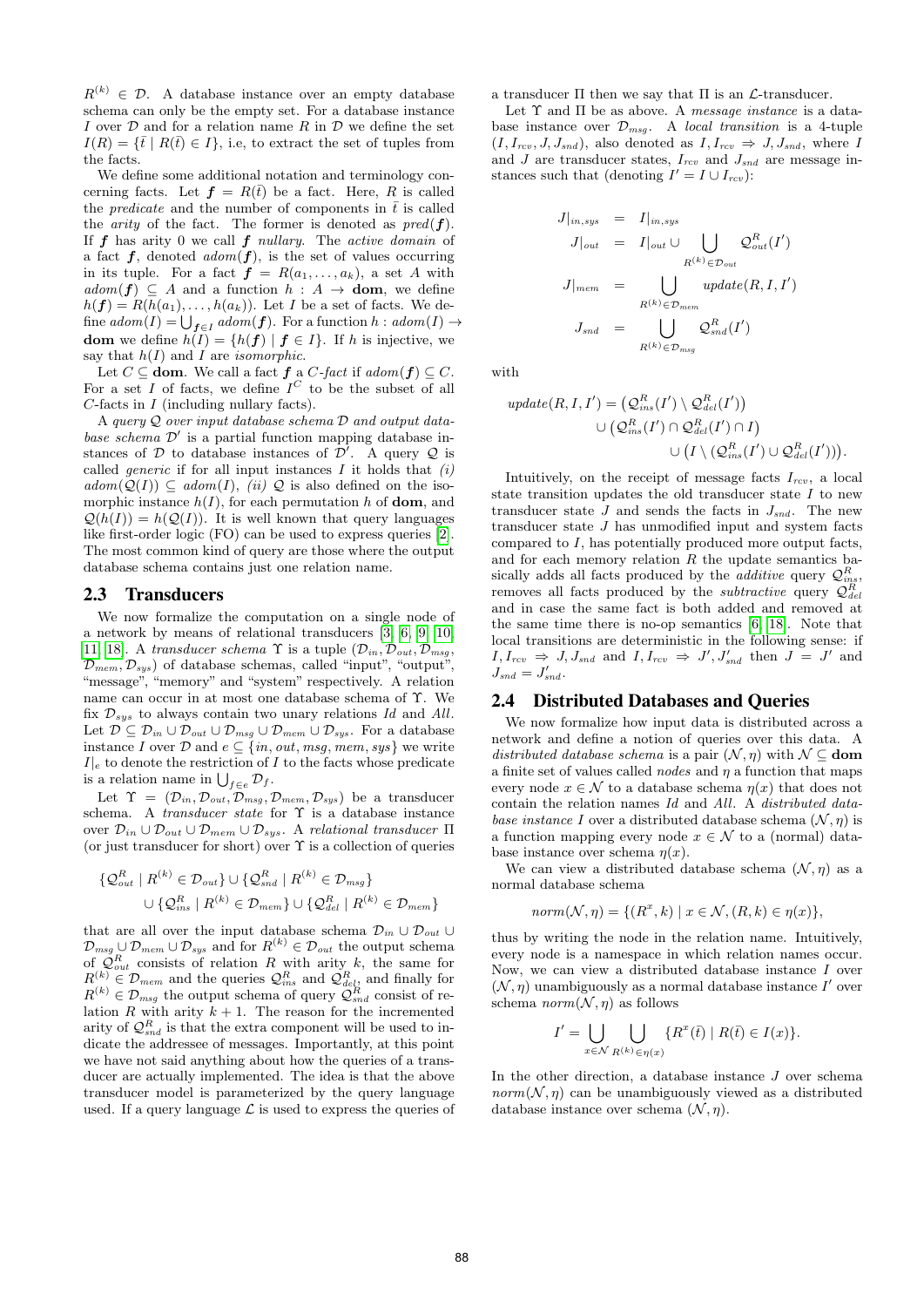For a distributed database schema  $(\mathcal{N}, \eta)$  we define

$$
norm^{+}(\mathcal{N}, \eta) = norm(\mathcal{N}, \eta) \cup \{(Id^{x}, 1) \mid x \in \mathcal{N}\} \cup \{(All^{*}, 1)\}.
$$

Here relation name All<sup>∗</sup> has the superscript ∗ to differentiate it from the regular relation name All used in  $\mathcal{D}_{sys}$  (Section 2.3). For a database instance I over  $norm^+(\mathcal{N}, \eta)$  we say that I has *context* N if for  $x \in \mathcal{N}$  we have  $I(Id^x) = \{x\}$ and  $I(All^*) = \mathcal{N}$ . Like above, a distributed database instance I over schema  $(N, \eta)$  can be naturally viewed as a normal database instance  $I'$  over schema  $norm^+(\mathcal{N}, \eta)$  as follows:

$$
I' = \bigcup_{x \in \mathcal{N}} \bigcup_{R^{(k)} \in \eta(x)} \{ R^x(\bar{t}) \mid R(\bar{t}) \in I(x) \}
$$
  

$$
\cup \bigcup_{x \in \mathcal{N}} \{ Id^x(x), All^*(x) \}.
$$

A distributed query  $Q$  for a nodeset  $N$  over distributed input database schema  $(\mathcal{N}, \eta_{in})$  and distributed output database schema  $(N, \eta_{out})$  is a (normal) query over input schema  $norm^+(\mathcal{N}, \eta_{in})$  and output schema  $norm(\mathcal{N}, \eta_{out})$  that is defined for the input instances with context  $\mathcal N$ .

Intuitively, in a distributed query we are not only interested in the set of output facts, but also on which node an output fact is produced.

The reason for including the relations  $Id^x$  with  $x \in \mathcal{N}$  and  $All^*$  in the input of a distributed query is that the values  $N$ can in principle occur as values in the input facts and that query-results could meaningfully depend on this interaction. See for instance Example 1 in Section 2.8.

#### 2.5 Multisets

The concept of multiset plays an important role in our modeling of message transmission in a network. Let  $\mathcal U$  be a universe of elements. A multiset over  $\mathcal U$  is a total function  $m: U \to \mathbb{N}$ . Intuitively, for each element of the universe the multiset  $m$  says how many times that element "occurs" in the multiset. We define  $set(m) = \{v \in \mathcal{U} \mid m(v) \geq 1\};$ these are the unique elements in  $m$ , without their precise counts. For  $v \in \mathcal{U}$  we will also often write  $cnt(v, m)$  to mean  $m(v)$ . This notation will be more readable when the multiset is not given by one symbol but by an expression. The size of a multiset m over  $\mathcal{U}$ , denoted  $|m|$ , is defined as  $|m| = \sum_{v \in \mathcal{U}} m(v)$ . This sum can be infinite, in which case we say that the multiset is infinite, otherwise it is called finite. We write  $|m| = 0$  also as  $m = \emptyset$ .

A set  $m$  can be viewed as a special kind of multiset, where  $img(m) = \{0, 1\}$ . Likewise, a multiset m with  $img(m)$  $\{0,1\}$  can be viewed as a set.

Let  $m_1$  and  $m_2$  be two multisets over a universe  $\mathcal{U}$ . We say that  $m_1$  is *contained* in  $m_2$ , denoted  $m_1 \sqsubseteq m_2$ , if for all  $v \in \mathcal{U}$  it holds  $m_1(v) \leq m_2(v)$ . Multiset union (∪), intersection  $(∩)$  and difference  $(\\)$  are respectively defined as follows:  $m_3 = m_1 \cup m_2$  if  $\forall v \in \mathcal{U} : m_3(v) = m_1(v) + m_2(v)$ ,  $m_3 = m_1 \cap m_2$  if  $\forall v \in \mathcal{U} : m_3(v) = \min\{m_1(v), m_2(v)\},\$  $m_3 = m_1 \setminus m_2$  if  $\forall v \in \mathcal{U} : m_3(v) = \max\{0, m_1(v) - m_2(v)\}.$ When at least one of the operands of the operators ∪, ∩ or \ is a multiset (with the other operand a set or a multiset) then the multiset semantics just given can be applied.

Let  $D$  be a database schema. Let  $m$  be a multiset of facts. We say that m is of (or over)  $D$  if  $set(m)$  is a database instance of D.

## 2.6 Transducer Networks

We now formalize a network of compute nodes. A *transdu*cer network is a pair  $(\mathcal{N}, \theta)$  where  $\mathcal{N} \subseteq$  **dom** is a nonempty finite set of values called *nodes* and  $\theta$  is a function that maps every node  $x \in \mathcal{N}$  to a pair  $(\Upsilon^x, \Pi^x)$  with  $\Upsilon^x$  a transducer schema and  $\Pi^x$  a transducer over  $\Upsilon^x$ .  $(\mathcal{N}, \theta)$ . Denote  $\Upsilon^x$  =  $(\mathcal{D}_{in}^x, \mathcal{D}_{out}^x, \mathcal{D}_{msg}^x, \mathcal{D}_{mem}^x, \mathcal{D}_{sys}^x)$ . We consider only transducer networks such that for  $x, y \in \mathcal{N}$  it holds  $\mathcal{D}_{msg}^x = \mathcal{D}_{msg}^y$ , i.e., the transducers all share the same message relations. This is not really a restriction because a transducer on a node does not have to read all these message relations in its queries and for some message relations its sending query might always return the empty set of facts. For  $x, y \in \mathcal{N}$  it automatically also holds that  $\mathcal{D}_{sys}^x = \mathcal{D}_{sys}^y$  because we fixed the  $\mathcal{D}_{sys}$ component in every transducer schema to consist of  $Id^{(1)}$ and  $All<sup>(1)</sup>$ . Except for the sharing of the message database schema and  $\mathcal{D}_{sys}$  we make no further assumptions about how relation names for input, output and memory might be shared by several nodes. For  $e \in \{in, out\}$  define the distributed database schema  $(\mathcal{N}, \eta_e)$  as follows: for  $x \in \mathcal{N}$  we have  $\eta_e(x) = \mathcal{D}_e^x$ . Denote  $inSchema(\mathcal{N}, \theta) = (\mathcal{N}, \eta_{in})$  and  $outSchema(\mathcal{N}, \theta) = (\mathcal{N}, \eta_{out})$ . Intuitively, these distributed schemas are the joint input and output schema of the transducer network respectively.

For a query language  $\mathcal L$  we say that a transducer network is an L-transducer network if all its transducers are L-transducers.

The network transition system describes how a transducer network performs computations. The input of a transducer network  $(\mathcal{N}, \theta)$  is a distributed input database instance I over schema  $inSchema(\mathcal{N}, \theta)$ . A configuration of  $(\mathcal{N}, \theta)$  on input I is a pair  $\rho = (s^{\rho}, b^{\rho})$  of functions where

- $s^{\rho}$  maps each  $x \in \mathcal{N}$  to a transducer state  $J = s^{\rho}(x)$ for  $(\Upsilon^x, \Pi^x)$  such that  $J|_{in} = I(x)$ ,  $J(Id) = \{x\}$  and  $J(All) = \mathcal{N},$
- $b^{\rho}$  maps each  $x \in \mathcal{N}$  to a finite multiset of facts over the shared message database schema.

We call  $s^{\rho}$  the "state function" and  $b^{\rho}$  the "buffer function". Intuitively, for  $x \in \mathcal{N}$  the system relations Id and All in  $\mathcal{D}_{sys}$ provide the local transducer  $\Pi^x$  the identity of the node x it is running on and the identities of the other nodes. Also, the buffer function maps  $x \in \mathcal{N}$  to the multiset of messages that have been sent to x but that have not yet been delivered to x.

The *start configuration* of  $(N, \theta)$  on a distributed input database instance I, denoted  $start(N, \theta, I)$ , is the configuration  $\rho$  of  $(\mathcal{N}, \theta)$  on input I defined by:

- for  $x \in \mathcal{N}$  we have  $s^{\rho}(x)|_{out, mem} = \emptyset$ ,
- for  $x \in \mathcal{N}$  we have  $b^{\rho}(x) = \emptyset$ .

A (global) transition of  $(\mathcal{N}, \theta)$  on input I is a 4-tuple  $(\rho_1, x, \theta)$  $(m, \rho_2)$ , also denoted as  $\rho_1 \stackrel{x,m}{\Longrightarrow} \rho_2$ , where  $x \in \mathcal{N}$  and  $\rho_1$  and  $\rho_2$  are configurations of  $(\mathcal{N}, \theta)$  on input I such that

- for  $y \in \mathcal{N} \setminus \{x\}$  we have  $s^{\rho_1}(y) = s^{\rho_2}(y)$ ,
- $m \subseteq b^{\rho_1}(x)$  and there exists a message instance  $J_{sna}$ such that  $s^{\rho_1}(x)$ ,  $set(m) \Rightarrow s^{\rho_2}(x)$ ,  $J_{snd}$  is a local transition of transducer  $\Pi^x$ ,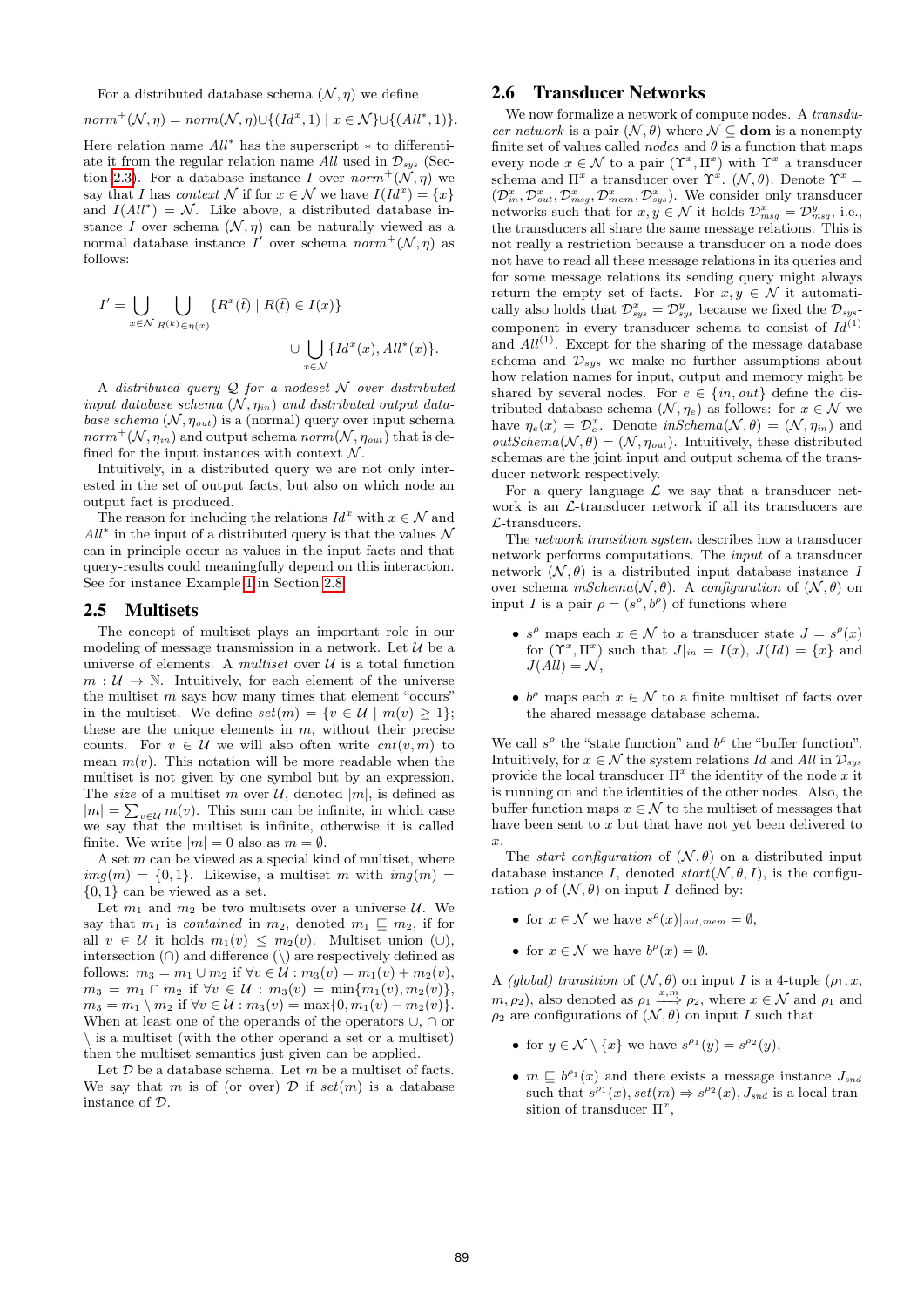• for  $y \in \mathcal{N} \backslash \{x\}$  we have  $b^{\rho_2}(y) = b^{\rho_1}(y) \cup J_{snd}^y$  (multiset union) and for x we have  $b^{\rho_2}(x) = (b^{\rho_1}(x) \setminus m) \cup J_{snd}^x$ (multiset union and difference) where  $J_{snd}^z = \{R(\bar{a}) |$  $R(z, \bar{a}) \in J_{\text{snd}}$  for  $z \in \mathcal{N}$ .

If  $m = \emptyset$  we call this global transition a *heartbeat* transition and otherwise we call it a delivery transition. Intuitively, during a global transition we select a random node  $x \in \mathcal{N}$ and a random submultiset  $m$  of its message buffer. The messages in  $m$  are then delivered at node  $x$  (as a set, i.e., without duplicates) and  $x$  performs a local transition. We refer to  $x$ as the recipient. Consider how the message sending by node x is modeled. The first component z of a fact  $R(z, \bar{a}) \in J_{\text{snd}}$ above is regarded as the addressee of that fact. The projected fact  $R(\bar{a})$  is then transferred to the message buffer of the addressee z. Values for the addressee component outside  $\mathcal N$  will result in the loss of the corresponding message fact. A heartbeat transition can be likened to the real life situation in which a node does a computation step when a local timer goes off and when no messages are received from the network.

A run  $\mathcal R$  of a transducer network  $(\mathcal N, \theta)$  on a distributed input database instance  $I$  is a *finite* sequence of global transitions  $(\rho_{1,a}, x_1, m_1, \rho_{1,b}), \ldots, (\rho_{i,a}, x_i, m_i, \rho_{i,b}), \ldots, (\rho_{n,a},$  $x_n, m_n, \rho_{n,b}$  such that  $\rho_{1,a} = start(\mathcal{N}, \theta, I)$  and for  $i \in$  $\{2,\ldots,n\}$  we have  $\rho_{i,a} = \rho_{i-1,b}$ . In other words, for  $i \geq 2$ the  $i^{\text{th}}$  transition works on the resulting configuration of the previous transition. Note that  $R$  represents a sequence of configurations  $\rho_1, \ldots, \rho_{n+1}$  such that  $\rho_1 = \rho_{1,a}$  and for  $i \in \{2, \ldots, n+1\}$  we have that  $\rho_i = \rho_{i-1,b}$ . We write  $last(\mathcal{R})$ to denote  $\rho_{n+1}$ . We write length(R) to denote the number of transitions in  $R$ . We say that a run  $R'$  is an extension of run R if R is a prefix of  $\mathcal{R}'$ , i.e.,  $\mathcal{R}'$  is obtained by appending zero or more transitions after those of R.

## 2.7 Conjunctive Queries and Literals

In this paper we will work with transducers whose queries are expressed as unions of conjunctive queries with (safe) negation (equivalently, the existential fragment of first-order logic). It will be convenient to use a slightly unconventional formalization of conjunctive queries.

A conjunctive query with negation and inequality, or conjunctive query for short, is a 4-tuple  $\varphi = (\mathbf{h}, p, n, q)$  where  $h$  is a fact, p and n are finite sets of a facts such that  $adom(\mathbf{h}) \cup adom(n) \subseteq adom(p)$  (safety condition) and q is a set of inequalities of the form  $(x \neq y)$  with  $x, y \in adom(p)$ and  $x \neq y$ . We call h, p and n respectively the "head" fact, the set of "positive" facts and the set of "negative" facts. We denote  $head(\varphi) = h$ ,  $pos(\varphi) = p$ ,  $neg(\varphi) = n$ ,  $ineq(\varphi) = q$ ,  $var(\varphi) = adom(pos(\varphi))$ ,  $free(\varphi) = adom(\mathbf{h})$ and  $bound(\varphi) = var(\varphi) \setminus free(\varphi)$ . The elements in  $var(\varphi)$ ,  $free(\varphi)$  and  $bound(\varphi)$  respectively are called the "variables". "free variables" and "bound variables". Indeed, bound variables can be seen as being existentially quantified. For an arbitrary ordering  $\boldsymbol{f}_1,\ldots,\boldsymbol{f}_k$  of  $\mathit{pos}(\varphi),\boldsymbol{g}_1,\ldots,\boldsymbol{g}_l$  of  $\mathit{neg}(\varphi)$ and  $q_1, \ldots, q_m$  of q one can syntactically write  $\varphi$  in the conventional form

 $\boldsymbol{h} \leftarrow \boldsymbol{f}_1, \dots, \boldsymbol{f}_k, \neg \boldsymbol{g}_1, \dots, \neg \boldsymbol{g}_l, q_1, \dots, q_m.$ 

The set  $\{{\bm f}_1,\ldots,{\bm f}_k, \neg {\bm g}_1,\ldots,\neg {\bm g}_l,q_1,\ldots,q_m\}$  is called the body of  $\varphi$  and is denoted  $body(\varphi)$ . In the notation above, the ordering of the elements of the body does not matter. The elements  $\boldsymbol{f}_1,\,\ldots,\,\boldsymbol{f}_k,\,\ldots,\,\neg \boldsymbol{g}_1,\,\ldots,\,\neg \boldsymbol{g}_l$  are called *literals*. A

literal is negative if it is a fact with an uneven number of ¬ symbols prepended, otherwise it is called positive. Literals will be denoted in boldface, just like facts. If we want to denote the fact contained in a literal  $g$  we write  $+g$ .

Let  $\varphi$  be a conjunctive query. A *valuation* for  $\varphi$  is a function Val with  $var(\varphi) \subseteq dom(Val)$  and  $img(Val) \subseteq dom$ . Let I be a set of facts. We say that a valuation Val for  $\varphi$  is satisfying on I if  $Val(pos(\varphi)) \subseteq I$ ,  $Val(neg(\varphi)) \cap I = \emptyset$  and for each  $(x \neq y) \in ineq(\varphi)$  it holds  $Val(x) \neq Val(y)$ . We say that  $Val(pos(\varphi))$  are the facts whose presence is needed by Val. The (query) result of  $\varphi$  when applied to an *input* set of facts I, denoted  $\varphi(I)$ , is the set of facts

 $\{Val(head(\varphi)) | Val$  is a satisfying valuation for  $\varphi$  on  $I\}.$ 

We also say that  $\varphi$  "produces" these facts when applied to I. The conjunctive queries as defined here can only express generic queries. Let  $CQ$ <sup> $\bar{ }$ </sup> denote the resulting language.

Note that conjunctive queries  $\varphi$  with an empty body have  $free(\varphi) = \emptyset$ . These queries produce the (nullary) head fact on every input. For technical reasons, we assume that there is some relation name false that cannot be used as a predicate name in the sets of input facts for a conjunctive query. Conjunctive queries with an empty body can be simulated with this relation: give the query no positive facts and one negative fact false( ). This special relation name can also be used to write conjunctive queries that cannot produce any fact on any database. Indeed, it suffices to include the fact false( ) in the positive facts. This allows us to assume that all conjunctive queries  $\varphi$  in this text have either  $pos(\varphi) \neq \emptyset$ or  $neq(\varphi) \neq \emptyset$ .

A union of conjunctive queries with negation (and inequality) is a finite nonempty set of queries in  $CQ^-$  that have the same predicate and arity for their head facts. The resulting language is denoted  $UCQ$ . Let  $\psi = {\varphi_1, \ldots, \varphi_n}$  be a  $UCQ$ <sup>-</sup> query, where each  $\varphi_i$  is a  $CQ$ <sup>-</sup> query. The *query* result of  $\psi$  when applied to a set of facts I is the set of facts  $\bigcup_{i=1}^n \varphi_i(I).$ 

We use the query language  $UCQ$ <sup> $-$ </sup> for implementing the queries of a transducer. We will often speak of all the  $\mathit{CQ}^$ queries that appear in an  $UCQ$ <sup>-</sup>-transducer  $\Pi$  as the *rules* of  $\Pi$  (so not the  $UCQ$ <sup>-</sup> queries themselves). If a rule appears in the  $UCQ$ <sup>-</sup> query for a relation name R of a transducer schema we call it a "rule for  $R$ ". If  $R$  is a message relation name then we also call the rule a "send rule". Similarly for the other relation types in a transducer schema. This rule-based formalism can be used to write distributed applications in a relatively high-level manner, which characterizes declarative networking [1, 5, 14].

## 2.8 Transducer Restrictions

Let  $\Pi$  be an  $UCQ$ <sup>-</sup>-transducer over transducer schema  $\Upsilon = (\mathcal{D}_{in}, \mathcal{D}_{out}, \mathcal{D}_{msg}, \mathcal{D}_{mem}, \mathcal{D}_{sys})$ . We can impose syntactic restrictions on Π.

Let  $\varphi$  be a  $CQ$ <sup>-</sup> rule used in  $\Pi$ .

- $\bullet\,$  We say that  $\varphi$  is  $\emph{message-positive}$  if there are no messsage facts in  $neg(\varphi)$ .
- We say that  $\varphi$  is *static* if  $pos(\varphi) \cup neg(\varphi)$  contains only facts over  $\mathcal{D}_{in} \cup \mathcal{D}_{msg} \cup \mathcal{D}_{sys}$ , i.e., no output or memory relations are used.<sup>2</sup>

<sup>&</sup>lt;sup>2</sup>The restrictions considered by Deutsch et al. [10] for "inputrules", which are closely related to our send rules, are a bit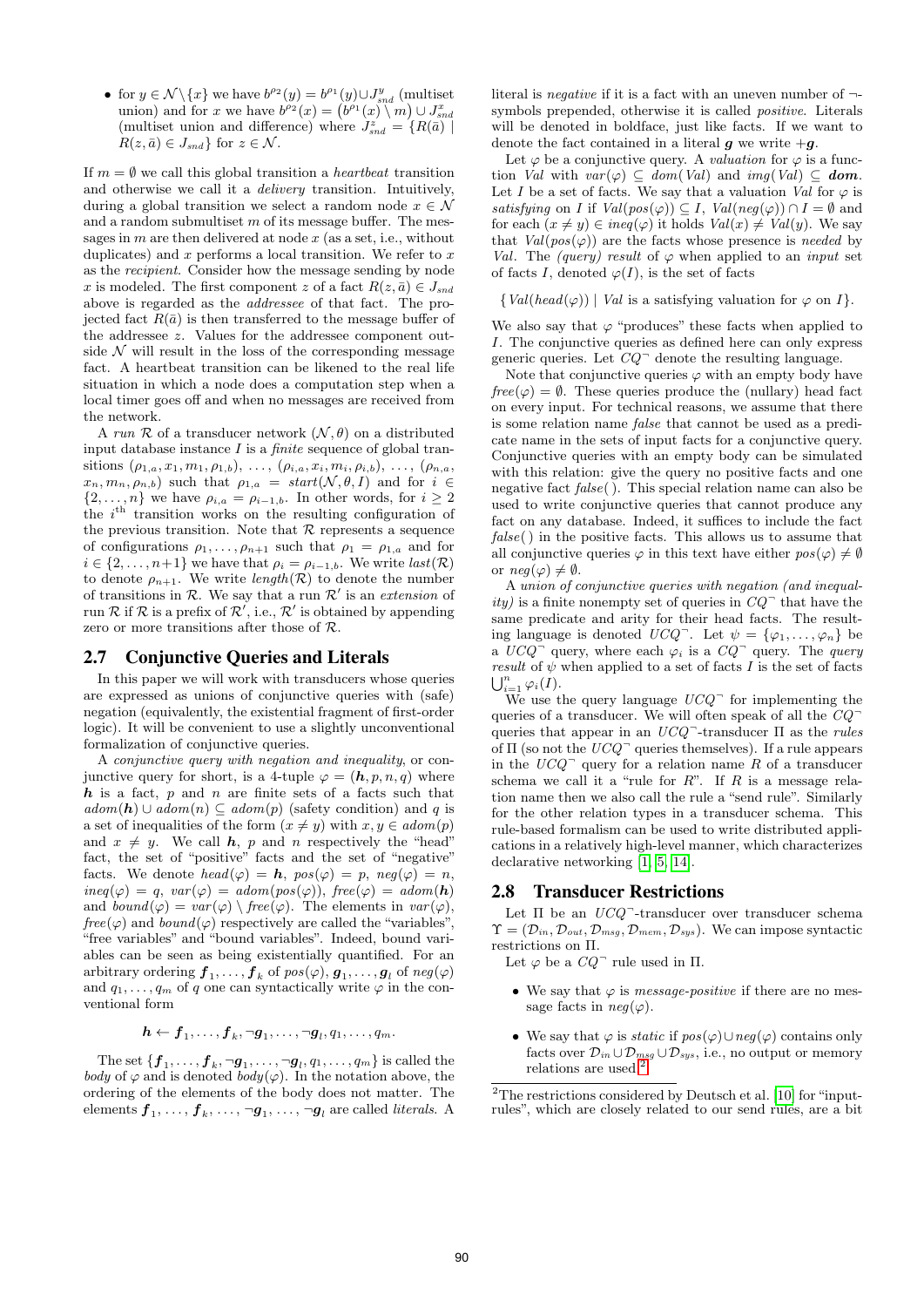• Denote  $A = adom(pos(\varphi)|_{msg})$  and  $B = adom((pos(\varphi))_{msg})$  $\cup$  neg( $\varphi$ ))|<sub>out, mem</sub>). We say that  $\varphi$  is message-bounded if  $bound(\varphi) \subseteq A$  and  $bound(\varphi) \cap B = \emptyset$ . In words: every bounded variable of  $\varphi$  must occur in a positive message fact and may not occur in output or memory literals (positive or negative). This is the application of the more general definition of "input-boundedness" [10, 11, 18] to  $CQ$ <sup> $\neg$ </sup> queries.<sup>3</sup>

Let  $\Pi$  and  $\Upsilon$  be as above. The *positive dependency graph* of Π is the graph in which the vertices are the relation names in  $\mathcal{D}_{out} \cup \mathcal{D}_{msg} \cup \mathcal{D}_{mem}$  and there is an edge from relation name  $R$  to relation name  $S$  if  $S$  is the predicate of a positive fact in a rule for relation  $R$  in  $\Pi$ . We say that  $\Pi$  is *recursion-free* if there are no cycles in the positive dependency graph of Π.

We say that  $\Pi$  is *inflationary* if for  $R^{(k)} \in \mathcal{D}_{mem}$  the subtractive query  $\mathcal{Q}_{del}^{R}$  is empty (or formally,  $\mathcal{Q}_{del}^{R}$  has in each of its  $CQ$ <sup> $\bar{Q}$ </sup> queries a positive fact with the predicate false from Section 2.7). In that case  $\Pi$  can not delete facts from the memory relations.

To summarize, we call  $\Pi$  simple (for lack of a better name) if

- $\bullet$   $\Pi$  is recursion-free and inflationary,
- for  $R^{(k)} \in \mathcal{D}_{msg}$  all the rules in  $\mathcal{Q}_{snd}^R$  are messagepositive and static,
- for  $R^{(k)} \in \mathcal{D}_{out}$  and  $S^{(l)} \in \mathcal{D}_{mem}$  respectively all the rules in  $\mathcal{Q}^R_{out}$  and  $\mathcal{Q}^S_{ins}$  are message-positive and messagebounded.

We would like to stress again that when  $\Pi$  is inflationary this transducer will not be able to delete any memory facts once they are produced. This makes memory and output relations basically behave in the same way. However, we still preserve the difference between these two kinds of relations to retain the connection to the unrestricted transducer model and because memory relations are useful as a separate construct, namely, as relations that can be used for computation but that don't belong to the final result.

As for notation, when we give an example of simple transducers we may give a set of rules and it will be clear by looking at their heads for what relation name of the transducer schema they are meant. We will also omit all rules for the subtractive queries because they are assumed never to produce any facts.

Let  $(\mathcal{N}, \theta)$  be a transducer network. The *positive message* dependency graph of  $(N, \theta)$  is the graph in which the vertices are the message relation names used in  $(\mathcal{N}, \theta)$  and there is an edge from relation name  $R$  to relation name  $S$  if  $S$  is the predicate of a positive fact in a rule for relation  $R$  in some transducer of  $(\mathcal{N}, \theta)$ .

We now call  $(\mathcal{N}, \theta)$  simple if for each  $x \in \mathcal{N}$  with  $\theta(x) =$  $(\Upsilon^x, \Pi^x)$  we have that  $\Pi^x$  is simple, and the positive message dependency graph contains no cycles. Note that this is a "global" recursion-freeness requirement, across the network. Note also that, because all the send rules of the transducers are static, at every node the send rules must always produce the same facts on receipt of the same messages, independently of what output or memory facts might have been derived.

Consider the following example of a simple transducer network.

Example 1. Let  $\mathcal{N} = \{x, y\}$  be a set of two different nodes. We define a simple transducer network  $(\mathcal{N}, \theta)$ . Define message database schema  $\mathcal{D}_{msg} = \{A^{(1)}_{msg}, B^{(2)}_{msg}\}.$  Define  $\mathcal{D}_{in}^x$  ${A<sup>(1)</sup>}, \mathcal{D}_{out}^x = {T<sup>(1)</sup>}, \mathcal{D}_{mem}^x = \emptyset, \mathcal{D}_{in}^y = {B<sup>(2)</sup>}, \mathcal{D}_{out}^y =$  $\{T^{(1)}\}\$ and  $\mathcal{D}_{mem}^y = \emptyset$ . For transducer  $\Pi^x$  we have the following rules:

$$
A_{msg}(n, v) \leftarrow A(v), All(n), \neg Id(n). T(v) \leftarrow B_{msg}(u, v), Id(u).
$$

For transducer  $\Pi^y$  we have the rules

$$
B_{msg}(n, u, v) \leftarrow B(u, v), All(n), \neg Id(n).
$$
  

$$
T(v) \leftarrow A_{msg}(v).
$$

On any distributed input database instance I for  $(\mathcal{N}, \theta)$ the node x sends its local A-facts as  $A_{msg}$ -facts to y and y sends its local B-facts as  $B_{msg}$ -facts to x. Node x outputs for all received  $B_{msg}$ -facts the second component in its output relation  $T$  if the first component is its own node identifier. Node y simply outputs all received  $A_{msq}$ -facts as T-facts. This example illustrates that the occurrence of node-identifiers in the input database facts can be used to produce output.  $\square$ 

## 3. CONSISTENCY AND EXPRESSIVITY

Let  $(\mathcal{N}, \theta)$  be a transducer network. Let I be a distributed input database instance for  $(\mathcal{N}, \theta)$ . Recall that output facts on a node can never be deleted at that node once they are derived. We call  $(\mathcal{N}, \theta)$  consistent on I if for any two runs  $\mathcal{R}_1$  and  $\mathcal{R}_2$  of  $(\mathcal{N}, \theta)$  on input *I*, for every node  $x \in \mathcal{N}$ , for every fact  $f \in s^{last(\mathcal{R}_1)}(x)|_{out}$  there exists an extension  $\mathcal{R}'_2$  of  $\mathcal{R}_2$  such that  $\boldsymbol{f} \in s^{last(\mathcal{R}_2)}(x)|_{out}$ . Thus, on input I, if during one run on some node an output fact can be produced, then for any run there exists an extension in which that fact can be produced on that node too. We call  $(\mathcal{N}, \theta)$  consistent if  $(N, \theta)$  is consistent for all distributed input database instances for  $(\mathcal{N}, \theta)$ . Naturally, we will sometimes use the term "inconsistent" to mean "not consistent". Our definition of consistency is a formalization of the notion of "eventual consistency" [4, 14], but see also Section 6.

The transducer network given in Example 1 is consistent. Indeed, say, node x outputs a fact  $T(a)$  during a run. This means that earlier in the run node  $y$  has sent the input fact  $B(x, a)$  as  $B_{msq}(x, a)$  to node x and x has received this message fact (possibly together with other message facts). Now consider any run on the same distributed input database instance where x has not yet output  $T(a)$ . We can extend the run as follows. If  $y$  has not yet performed any local transition we first do a global transition with recipient node y which makes that all input B-facts of y are sent to x as  $B_{msq}$ -facts. Then in a following global transition we deliver  $B_{msg}(x, a)$  to x and x outputs  $T(a)$ . In a similar way we can argue that if the node  $y$  outputs a  $T$ -fact in one run, then any other run on the same distributed input database can be extended to output this fact as well. Therefore the transducer network is consistent.

less restrictive. Roughly speaking, they still allow the use of nullary memory facts. It seems plausible that our results can be similarly extended.

<sup>3</sup>We have replaced the word "input" by "message" because the former has a different meaning in our text, namely, as the input that a transducer is locally initialized with.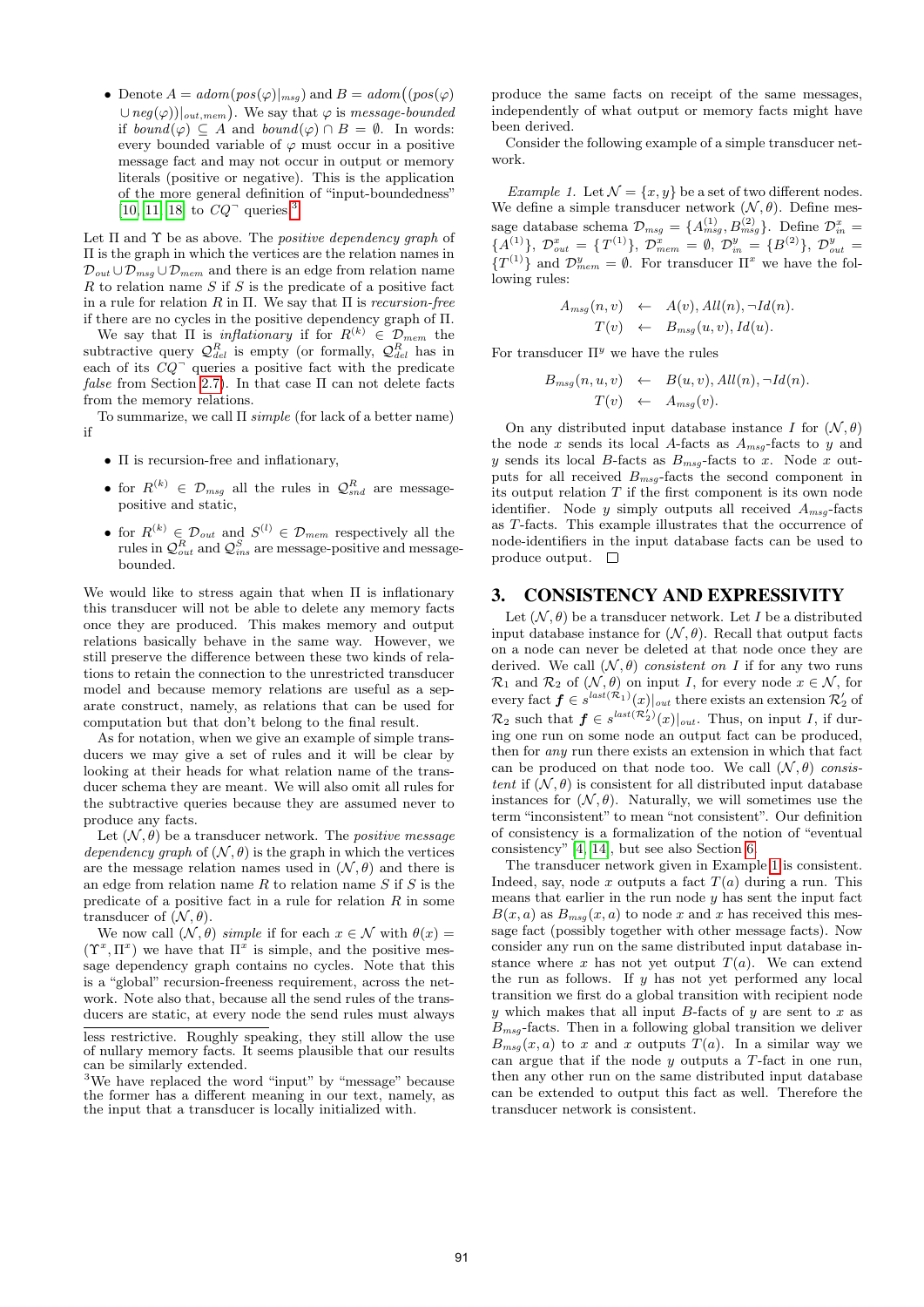In contrast, consider the following example of a simple transducer network that is not consistent.

Example 2. Let  $\mathcal{N} = \{x, y\}$  be a set of two different nodes. We define a simple transducer network  $(\mathcal{N}, \theta)$  as follows. Define database schema  $\mathcal{D}_{msg} = \{A_{msg}^{(1)}, B_{msg}^{(1)}\}$ . Define  $\mathcal{D}_{in}^x$  =  ${A}^{(1)}, {B}^{(1)}\}, \mathcal{D}_{out}^x = \emptyset, \mathcal{D}_{mem}^x = \emptyset, \mathcal{D}_{in}^y = \emptyset, \mathcal{D}_{out}^y = {T}^{(1)}\}$ and  $\mathcal{D}_{mem}^y = \{B^{(1)}\}$ . In particular, node x does not output anything. For transducer  $\Pi^x$  we have the following rules:

$$
A_{msg}(n, v) \leftarrow A(v), All(n), \neg Id(n).
$$
  
\n
$$
B_{msg}(n, v) \leftarrow B(v), All(n), \neg Id(n).
$$

For transducer  $\Pi^y$  we have the rules

$$
B(v) \leftarrow B_{msg}(v).
$$
  
\n
$$
T(v) \leftarrow A_{msg}(v), \neg B(v).
$$

Let I be the distributed input database instance over schema  $inSchema(\mathcal{N}, \theta)$  such that  $I(x) = \{A(1), B(1)\}\$ and  $I(y) =$ ∅. There are two quite different runs possible, that we describe next. Suppose that in the first transition of both runs node x is the recipient. This causes x to send both  $A_{msq}(1)$ and  $B_{msg}(1)$  to y. In the second transition of the first run we deliver only  $A_{msq}(1)$  to y, which causes y to output  $T(1)$ . In the second transition of the second run, we deliver only  $B_{msg}(1)$  to y, which causes y to create only the memory fact  $B(1)$ . Now, in no extension of the second run can the output fact  $T(1)$  be created because every time we deliver  $A_{msq}(1)$ to y the presence of memory fact  $B(1)$  makes the valuation  $v \mapsto 1$  unsatisfying for the rule of T. These two different runs clearly show inconsistent behavior of  $(\mathcal{N}, \theta)$ .  $\Box$ 

It is interesting to investigate whether the property of consistency can be automatically checked for any  $UCQ^$ transducer network. We have the following consistency decision problem: given a transducer network  $(N, \Pi)$ , decide if  $(N, \Pi)$  is consistent. Consistency for  $UCQ^-$ -transducer networks is undecidable, even under several restrictions:

PROPOSITION 1.

(i) Consistency is undecidable for  $UCQ^-$ -transducer networks that are simple except that send rules don't have to be static.

(ii) Consistency is undecidable for  $UCQ^-$ -transducer networks that are simple except that in the positive dependency graph of each transducer the message relations may participate in cycles.

PROOF. The proofs for  $(i)$  and  $(ii)$  are an adaptation of the techniques used by Deutsch et al. to prove their Theorems 3.9 and 3.7 respectively [11, 8].  $\Box$ 

One of the difficulties of the problem is that we need to verify a property of an infinite state system. Intuitively, the transducer network must be consistent on infinitely many distributed input database instances and even for a fixed input instance there are infinitely many configurations because there is no bound on the sizes of the message buffers. By imposing more restrictions we obtain decidability:

THEOREM 2. Consistency for simple transducer networks is decidable.

A problem related to the above consistency problem is as follows. Let S be a multiset of pairs of the form  $(\Upsilon, \Pi)$ 

where Π is a simple transducer over transducer schema Υ. Intuitively the transducers of S represent an abstract transducer network, except that no particular node set has been chosen yet. We can transform  $S$  into a transducer network  $(N, \theta)$  such that  $|N| = |S|$  and for each  $(\Upsilon, \Pi)$  we have  $cnt((\Upsilon, \Pi), S) = |\{x \in \mathcal{N} \mid \theta(x) = (\Upsilon, \Pi)\}|.$  In words: we make nodes for the pairs in  $S$  and the number of nodes associated to some unique pair is the multiplicity of that pair in S. The related consistency problem is now to decide if the abstract transducer network represented by  $S$  is consistent for all node sets  $N$  chosen like this. Decidability for this problem follows from the previously given theorem and the fact that all  $UCQ$ <sup> $\bar{ }$ </sup> queries are generic, so the particular node set  $N$  does not matter as long as the cardinality is right.

A natural question to ask is what computations can be "expressed" with simple transducer networks. Let  $(\mathcal{N}, \theta)$  be a consistent  $UCQ$ <sup>-</sup>transducer network. For a distributed input database instance I over schema  $inSchema(\mathcal{N}, \theta)$  we can uniquely define a distributed output database instance  $out(\mathcal{N}, \theta, I) = J$  over schema  $outSchema(\mathcal{N}, \theta)$  as follows. The instance J is the function that maps every node  $x \in \mathcal{N}$ to a database instance  $J(x)$  over  $\mathcal{D}_{out}^x$  that consists of all output facts that can be derived at node  $x$  on input  $I$  (during any run). From this viewpoint, the consistent transducer network  $(\mathcal{N}, \theta)$  computes a distributed query  $\mathcal{Q}_{\mathcal{N}, \theta}$  for nodeset N over distributed input database schema  $inSchema(\mathcal{N}, \theta)$ and distributed output database schema  $outSchema(\mathcal{N}, \theta)$ . The set of all consistent  $UCQ$ <sup>-</sup>-transducer networks can thus be viewed as a distributed query language. We have the following result:

THEOREM 3. The query language of consistent simple transducer networks captures the class of distributed queries  $expressible$  in  $UCQ^-$ .

## 4. ON THE PROOF OF THEOREM 2

#### 4.1 Single-node Transducer Networks

A transducer network  $(\mathcal{N}, \theta)$  is called *single-node* if  $|\mathcal{N}| =$ 1. In this case the transducer on the single node  $x$  can only send messages to  $x$ . For a single-node transducer network it is more natural to consider a configuration to be a pair  $(s, b)$  with s a single set of input, output, memory and system facts and with b a single multiset of message facts. Here, s represents the state of the node and b its message buffer. Let  $\Upsilon = (\mathcal{D}_{in}, \mathcal{D}_{out}, \mathcal{D}_{msg}, \mathcal{D}_{mem}, \mathcal{D}_{sys})$  be the single transducer schema of  $(\mathcal{N}, \theta)$ . The input of  $(\mathcal{N}, \theta)$  will be considered to be a normal (nondistributed) database instance over  $\mathcal{D}_{in}$  and for a database instance I over  $\mathcal{D}_{in}$  the output  $out(\mathcal{N}, \theta, I)$ will be considered to be a normal database instance over  $\mathcal{D}_{out}.$ 

## 4.2 Fibers

The concept of fibers allows us to represent database instances over a given database schema where a specific part has already been filled in.<sup>4</sup> Let  $D$  be a database schema. A *fiber-base* for D is a pair  $T = (S, J)$  with S a subset of the relation names in  $\mathcal D$  and  $J$  a database instance over  $D$  that consists of facts with a predicate in  $S$ . Denote  $adom(\mathbf{T}) = adom(J)$ . Let I be an instance over D. We

<sup>&</sup>lt;sup>4</sup>The name "fiber" comes from algebraic geometry.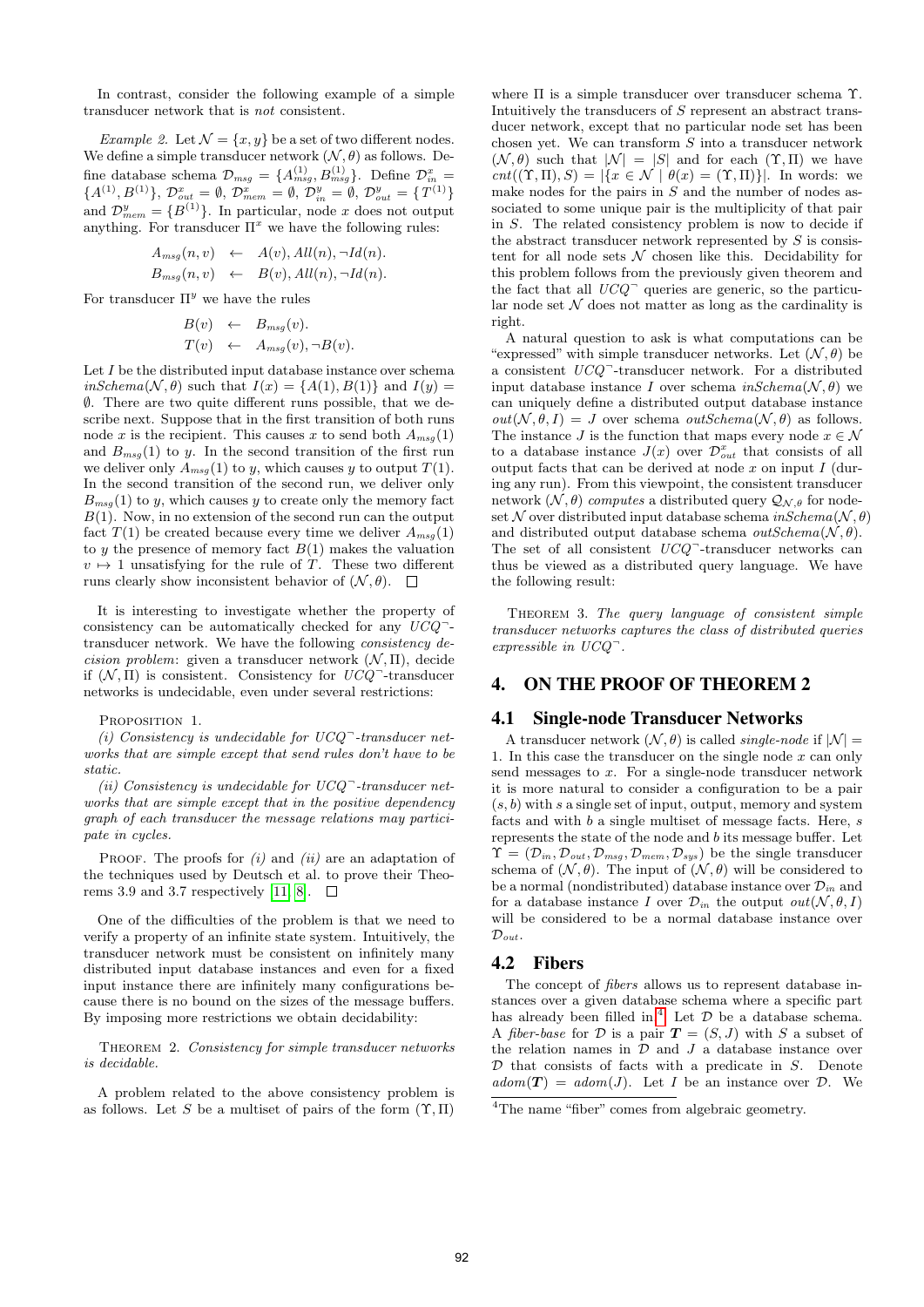say that I has or belongs to fiber-base  $T = (S, J)$  if for  $R \in S$  we have  $I(R) = \overline{J(R)}$ . Define the set

 $fiber(\mathcal{D}, \mathbf{T}) = \{ \text{ instance } I \text{ over } \mathcal{D} \mid I \text{ has fiber-base } \mathbf{T} \}.$ 

We call  $\text{fiber}(\mathcal{D}, \mathcal{T})$  the fiber of  $\mathcal D$  for fiber-base  $\mathcal T$ . We use the symbol  $\emptyset$  for the "empty" fiber-base  $(\emptyset, \emptyset)$ . Now, the set  $\text{fiber}(\mathcal{D}, \emptyset)$  contains all database instances over  $\mathcal{D}$ . Note that for two different fiber-bases  $T_1$  and  $T_2$  for  $D$  it is possible that  $fiber(\mathcal{D}, \mathcal{T}_1) \cap fiber(\mathcal{D}, \mathcal{T}_2) \neq \emptyset$ .

#### 4.3 Outline

In this section we give an overview of the techniques used to show that consistency is decidable for simple transducer networks (Theorem 2).

Let  $(\mathcal{N}, \theta)$  be a simple transducer network for which we want to decide consistency.

- 1. In Section 4.4 it is shown how to "simulate" the behavior of  $(\mathcal{N}, \theta)$  on a simple single-node network  $(\mathcal{N}', \theta')$ , such that  $(\mathcal{N}, \theta)$  is consistent iff  $(\mathcal{N}', \theta')$  is consistent on a fiber. Although we focus on simple transducer networks, this simulation could also be applied to more general  $UCQ$ <sup> $-$ </sup> transducer networks.
- 2. Next, the results from Section 4.5 are used to establish a small model property for  $(\mathcal{N}', \theta')$ : if  $(\mathcal{N}', \theta')$  is inconsistent on an input database instance of the fiber then it is inconsistent on an input database instance of the fiber whose active domain size is limited by the syntactic properties of  $(\mathcal{N}', \theta')$ . For this result we use all of our syntactic restrictions.
- 3. Finally, in addition to the small model property we have to impose a bound on the message buffers. Indeed, without this bound there are still an infinite number of configurations of  $(\mathcal{N}', \theta')$  on the same input database instance. In Section 4.6 we construct a finite transition system that is "consistent" iff  $(\mathcal{N}', \theta')$ is consistent on the fiber. For this result we also use all of our syntactic restrictions.

We obtain that consistency can be decided for the singlenode network  $(\mathcal{N}', \theta')$  that simulates  $(\mathcal{N}, \theta)$ . This implies that consistency for  $(\mathcal{N}, \theta)$  is decidable.

#### 4.4 Simulation by Single-Node Network

In this section we reduce the consistency problem of a simple transducer network  $(\mathcal{N}, \theta)$  to the consistency problem of a simple single-node transducer network  $(\mathcal{N}', \theta')$  that "simulates" the original transducer network in a way we will make more precise below. The single transducer of  $(\mathcal{N}', \theta')$ is called the *simulator* and  $(\mathcal{N}', \theta)$  will also be called the simulator transducer network.

Let  $(\mathcal{N}, \theta)$  be a simple transducer network with shared message database schema M. Like before, for  $x \in \mathcal{N}$  we denote  $\theta(x) = (\Upsilon^x, \Pi^x)$  and  $\Upsilon^x = (\mathcal{D}_{in}^x, \mathcal{D}_{out}^x, \mathcal{D}_{msg}^x, \mathcal{D}_{mem}^x, \mathcal{D}_{sys}^x)$ . We start by defining a new transducer schema  $\Upsilon = (\mathcal{D}_{in},$  $\mathcal{D}_{out}, \mathcal{D}_{msg}, \mathcal{D}_{mem}, \mathcal{D}_{sys}$  for the simulator as follows:

- $\mathcal{D}_{in} = norm^+(inSchema(\mathcal{N}, \theta)),$
- $\mathcal{D}_{out} = norm(outSchema(\mathcal{N}, \theta)),$

• 
$$
\mathcal{D}_{msg} = \bigcup_{x \in \mathcal{N}} \mathcal{M}^x
$$
 with  
\n
$$
\mathcal{M}^x = \{ (R^x, k+1) \mid (R, k) \in \mathcal{M} \} \cup \{ (heartbeat^x, 0) \},
$$

• 
$$
\mathcal{D}_{mem} = \bigcup_{x \in \mathcal{N}} \{ (R^x, k) \mid (R, k) \in \mathcal{D}^x_{mem} \}.
$$

The *heartbeat*<sup>x</sup> relations with  $x \in \mathcal{N}$  will also be referred to as the "heartbeat" relations. For a relation name  $R^x$  in  $\mathcal{D}_{msg}$  we call the x in the superscript the "addressee".

For  $\mathcal{D}_{in}$  we define fiber-base  $\mathbf{T} = (S, J)$  with  $S = \{All^*\} \cup$  ${Id<sup>x</sup> | x \in \mathcal{N}}$  and  $J = {All<sup>*</sup>(x), Id<sup>x</sup>(x) | x \in \mathcal{N}}$ . Let I be a distributed input database instance over schema  $inSchema(\mathcal{N}, \theta)$ . Like in Section 2.4 the instance I can be naturally and unambiguously transformed into an input database instance  $sim(I) \in fiber(\mathcal{D}_{in}, \mathbf{T})$ , where "sim" stands for "simulated".

Let  $(N, \theta)$  and  $\Upsilon$  be as above. We next formalize what properties the simulator has to satisfy with respect to how it represents the simulated node states and message buffers of the original transducer network  $(N, \theta)$ . The property for the message buffers is more involved and this is detailed next. Let  $x \in \mathcal{N}$  and  $R^{(k)} \in \mathcal{M}$ . Let  $\boldsymbol{f} = R^x(a_0, a_1, \dots a_k)$  be a fact, where  $(R^x, k+1) \in \mathcal{D}_{msg}$ . We write  $f^{\downarrow}$  to denote the fact  $R(a_1, \ldots, a_k)$ . Intuitively, this corresponds to projecting  $f$  to a fact that could be found in the message buffer of node x in the original transducer network  $(\mathcal{N}, \theta)$ .

Now, let m be a multiset of facts over  $\mathcal{D}_{msg}$ . Let g be a fact with predicate  $R$  and arity  $k$ . Thus,  $m$  contains message facts of the new simulator transducer schema and  $g$  is an original message fact of  $(\mathcal{N}, \theta)$ . We define the following set

$$
\omega(R,x,\boldsymbol g,m)=\{\boldsymbol f\in set(m)\mid pred(\boldsymbol f)=R^x,\boldsymbol f^\downarrow=\boldsymbol g\}.
$$

Intuitively, we find in  $m$  all facts whose projection is  $q$ .

Let  $m$  be as previously defined and let  $m_2$  be a multiset of facts over the original message schema M. Let  $x \in \mathcal{N}$ . We say that m represents  $m_2$  for addressee x if for  $R^{(k)} \in \mathcal{M}$ and for facts  $g$  with predicate  $R$  and arity  $k$  it holds that

$$
cnt(\boldsymbol{g}, m_2) = \sum_{\boldsymbol{f} \in \omega(R, x, \boldsymbol{g}, m)} cnt(\boldsymbol{f}, m).
$$

Note that the special heartbeat messages are ignored.

Let  $(\mathcal{N}', \theta')$  be a simple single-node transducer network such that the single transducer, denoted  $\Pi_{sim}$ , is over the schema  $\Upsilon$  from above. Let I be a distributed input database instance over schema  $inSchema(\mathcal{N}, \theta)$ . Let  $\rho$  and  $\sigma$ respectively be a configuration of  $(\mathcal{N}, \theta)$  on input I and a configuration of the network  $(\mathcal{N}', \theta')$  on input  $sim(I)$ . We say that  $\rho$  is *simulated* by  $\sigma$  if

- for each  $x \in \mathcal{N}$  and for each relation name R in  $\mathcal{D}_{in}^x \cup$  $\mathcal{D}_{out}^x \cup \mathcal{D}_{mem}^x$  we have  $s^{\rho}(x)(R) = s^{\sigma}(R^x)$ ,
- for each  $x \in \mathcal{N}$  it holds that  $b^{\sigma}$  represents  $b^{\rho}(x)$  for addressee x.

We say that  $(\mathcal{N}', \theta')$  simulates  $(\mathcal{N}, \theta)$  if for any distributed input database instance I over schema  $inSchema(\mathcal{N}, \theta)$  the following holds:

- For any run  $\mathcal R$  of  $(\mathcal N, \theta)$  on input I there is a run S of  $(\mathcal{N}', \theta')$  on input  $sim(I)$  such that  $last(\mathcal{R})$  is simulated by  $last(S)$ .
- For any run S of  $(\mathcal{N}', \theta')$  on input  $sim(I)$  there is a run  $\mathcal R$  of  $(\mathcal N, \theta)$  on input I such that  $last(\mathcal R)$  is simulated by  $last(\mathcal{S})$ .
- For any run  $\mathcal R$  of  $(\mathcal N, \theta)$  on input I, any run S of  $(\mathcal{N}', \theta')$  on input sim(I) with last(R) being simulated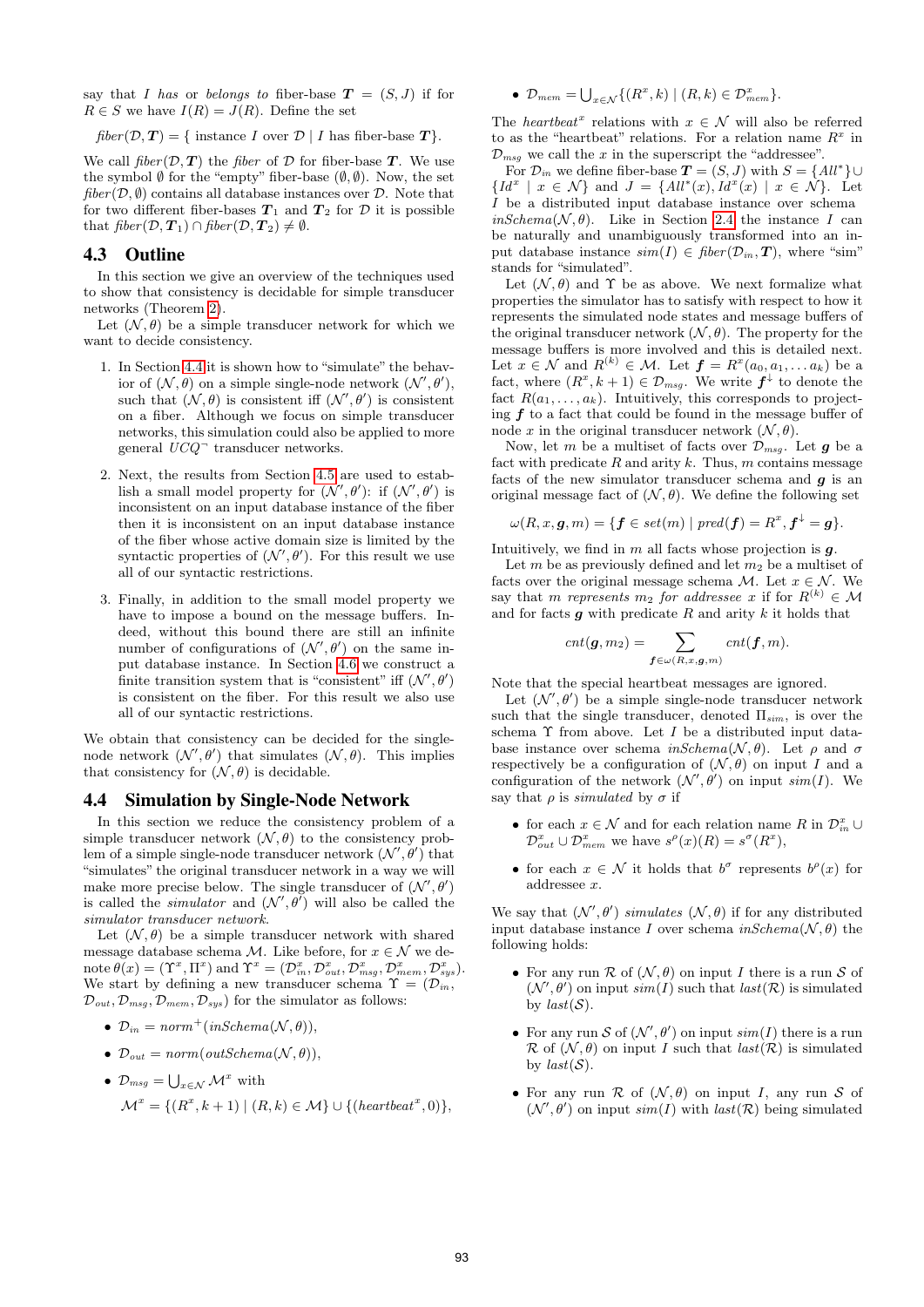by  $last(\mathcal{S})$ , for any extension  $\mathcal{R}_2$  of  $\mathcal R$  there is an extension  $S_2$  of S such that  $last(R_2)$  is simulated by  $last(\mathcal{S}_2)$ .

• For any run S of  $(\mathcal{N}', \theta')$  on input  $sim(I)$ , any run R of  $(\mathcal{N}, \theta)$  on input I with  $last(\mathcal{R})$  being simulated by  $last(S)$ , for any extension  $S_2$  of S there is an extension  $\mathcal{R}_2$  of  $\mathcal R$  such that  $last(\mathcal{R}_2)$  is simulated by  $last(\mathcal{S}_2)$ .

It is possible to construct  $(\mathcal{N}', \theta')$  such that it simulates  $(N, \theta)$  according to the definition just given. We omit the technical details but the essential idea is that the  $UCQ^$ queries of the single transducer  $\Pi_{sim}$  of  $(\mathcal{N}', \theta')$  are unions of the original  $UCQ^-$  queries of all transducers of  $(\mathcal{N}, \theta)$  where the  $UCQ$ <sup>-</sup> query of an original transducer  $\Pi^x$  with  $x \in$  $\mathcal N$  is modified to only read and modify output or memory relations with superscript x. Similarly, by taking unions of modified original queries, the sending rules in  $\Pi_{sim}$  for a message relation  $R^y$  in  $\mathcal{D}_{msg}$  model the sending behavior for all the original transducers of  $(\mathcal{N}, \theta)$  specifically for message relation  $R$  in  $M$  and the addressee  $y$ . Because the original transducers are simple it is possible to construct  $\Pi_{sim}$  to be simple.

Let  $(\mathcal{N}, \theta)$ , **T** and  $(\mathcal{N}', \theta')$  be as above. We say that  $(\mathcal{N}', \theta')$  is consistent on fiber  $(\mathcal{D}_{in}, \mathbf{T})$  if  $(\mathcal{N}', \theta')$  is consistent on all input database instances  $I \in \text{fiber}(\mathcal{D}_{in}, \mathbf{T})$ . We have the following result:

PROPOSITION 4. For every simple transducer network  $(N, \mathcal{L})$  $\theta$ ) there exists a simple single-node transducer network  $(N', \theta)$  $\theta'$ ) that simulates it; in particular,  $(\mathcal{N}, \theta)$  is consistent if  $(\mathcal{N}', \theta')$  is consistent on fiber  $(\mathcal{D}_{in}, \mathbf{T})$ .

Since the input schema of the transducer  $\Pi_{sim}$  above is  $norm^+(inSchema(\mathcal{N}, \theta))$  and its output schema is norm(  $outSchema(\mathcal{N},\theta)$ , the simulator network  $(\mathcal{N}',\theta')$  can be seen as computing the same distributed query  $\mathcal{Q}_{\mathcal{N},\theta}$  as computed by  $(\mathcal{N}, \theta)$ .

## 4.5 Small Model Property

Let  $(N, \theta)$  be a simple single-node transducer network with transducer  $\Pi$  over transducer schema  $\Upsilon = (\mathcal{D}_{in}, \mathcal{D}_{out},$  $\mathcal{D}_{msg}, \mathcal{D}_{mem}, \mathcal{D}_{sys}$ ). Let **T** be a fiber-base for  $\mathcal{D}_{in}$ . We have the following syntactically defined quantities:

- $\bullet$  the length  $l$  of the longest path in the positive dependency graph of  $\Pi$  (measured in the number of edges),
- the largest number b of positive facts in any  $CQ$ <sup>-</sup> query of Π,
- $\bullet$  the total number c of different output and memory facts of Υ that can be made with as many domain values as the maximal arity of an output relation,
- the maximal arity k of any relation in  $\Upsilon$ ,
- $t = |adom(\mathbf{T})|$ .

Define the expression  $sizeDom(\Pi, T) = 2kcb^{(l+1)} + t$ . We have the following small model property for consistency:

PROPOSITION 5. If there is an instance  $I \in \text{fiber}(\mathcal{D}_{in}, \mathbf{T})$ on which  $(\mathcal{N}, \theta)$  is not consistent then there exists  $J \in \text{fiber}(\mathcal{D}_{in}, \mathbf{T})$  such that  $(\mathcal{N}, \theta)$  is not consistent on J and  $|adom(J)| \leq sizeDom(\Pi, T)$ .

PROOF. We sketch the proof. Let  $\mathcal{R}_1$  and  $\mathcal{R}_2$  be two runs of  $(\mathcal{N}, \theta)$  on input I that show that  $(\mathcal{N}, \theta)$  is not consistent on I: there is an output fact  $f$  in  $last(\mathcal{R}_1)$  that is not present in  $last(R_2)$  and this fact can not be created in any extension of  $\mathcal{R}_2$  either. Denote  $C = \text{adom}(\boldsymbol{f})$ . Below, we transform  $\mathcal{R}_1$  and  $\mathcal{R}_2$  to new runs  $\mathcal{S}_1$  and  $\mathcal{S}_2$  respectively that run on an input instance  $J \subseteq I$  such that for  $i \in \{1,2\}$  configurations  $last(S_i)$  and  $last(R_i)$  contain the same output and memory  $C$ -facts.<sup>5</sup>

Let  $i \in \{1, 2\}$ . The first step involves collecting some input and message facts "used" in  $\mathcal{R}_i$ . Let  $n = length(\mathcal{R}_i)$ . We start with the  $n<sup>th</sup>$  transition of  $\mathcal{R}_i$ . Define  $\mathcal{C}_n$  to be the set of all output and memory C-facts that are created during the  $n^{\text{th}}$  transition. Let  $g \in \mathcal{C}_n$  be a fact. Denote  $R = pred(g)$ . Let  $\psi_R$  be the query for R in Π. By definition of  $\mathcal{C}_n$  there must be a  $CQ^{\dagger}$  query  $\varphi \in \psi_R$  that produces g during the  $n<sup>th</sup>$  transition under a satisfying valuation *Val*. We look at just one such pair  $(\varphi, Val)$ . We then remember (or "mark") all positive input and message facts that are needed by Val, more formally the set  $Val(pos(\varphi))|_{in,msg}$ . This is done for all facts of  $C_n$ . Next, we proceed to transition  $n-1$  of  $\mathcal{R}_i$  and we repeat the same process for all output/memory C-facts created during this transition. Moreover, suppose that one of the message facts  $h$  that we previously marked during transition *n* is created during transition  $n - 1$ . Let S be its predicate and let  $\psi_S$  be the query for S in Π. Now similarly, we choose just one pair  $(\varphi, Val)$  such that  $\varphi \in \psi_S$  produces the fact h during transition  $n-1$  under satisfying valuation Val. We again mark all positive input and message facts needed by Val. We are thus recursively marking messages needed for the creation of other messages. Such marking of messages is originally only initiated when we notice that during a transition an output/memory C-fact is created. This process of marking needed facts recursively needed for the creation of other facts is repeated for all transitions of  $\mathcal{R}_i$ , from transition  $n$  to 1. Since  $\Pi$  is inflationary every output and memory C-fact is derived only once. Now also using that Π is recursion-free it can be shown that the number of input facts that we mark is upper bounded by  $cb^{(l+1)}$ . Let  $K_i \subseteq I$  denote the union of all marked input facts. After both  $\mathcal{R}_1$  and  $\mathcal{R}_2$  have been processed as described above we have obtained two sets  $K_1$  and  $K_2$ . Now denote  $\mu = adom(K_1) \cup adom(K_2) \cup adom(\mathbf{T})$ . Define  $J = I^{\mu}$ . Observe that  $|adom(J)| \leq 2kcb^{(l+1)} + t$ .

Let  $i \in \{1, 2\}$ . It is possible to construct a projected run  $S_i$ for  $\mathcal{R}_i$  that receives input J such that  $last(\mathcal{S}_i)$  and  $last(\mathcal{R}_i)$ contain the same output and memory  $C$ -facts. The intuition is that in run  $S_i$  we deliver the marked message facts from above, in the same order as in  $\mathcal{R}_i$ . Because all rules are message-positive, when we deliver just these marked messages there are no side-effects: no other output or memory C-facts are created. In this proof we also rely on messageboundedness and static send rules.

Next, one can similarly show that for any extension  $S_i'$  of  $S_i$  (still on input J) there exists an extension  $\mathcal{R}'_i$  of  $\mathcal{R}_i$  such that  $last(S_i')$  and  $last(R_i')$  again contain the same output and memory C-facts. To obtain extension  $\mathcal{R}'_i$  it is sufficient to deliver the same messages at the end of  $\mathcal{R}_i$  as during every corresponding transition in the extension  $S_i'$ . Note that since  $f$  is an output C-fact we have that  $f$  is present

<sup>&</sup>lt;sup>5</sup>The technique is inspired by *pseudoruns* from [10], although it was adapted to deal with the consistency problem and to deal with message buffers (multisets).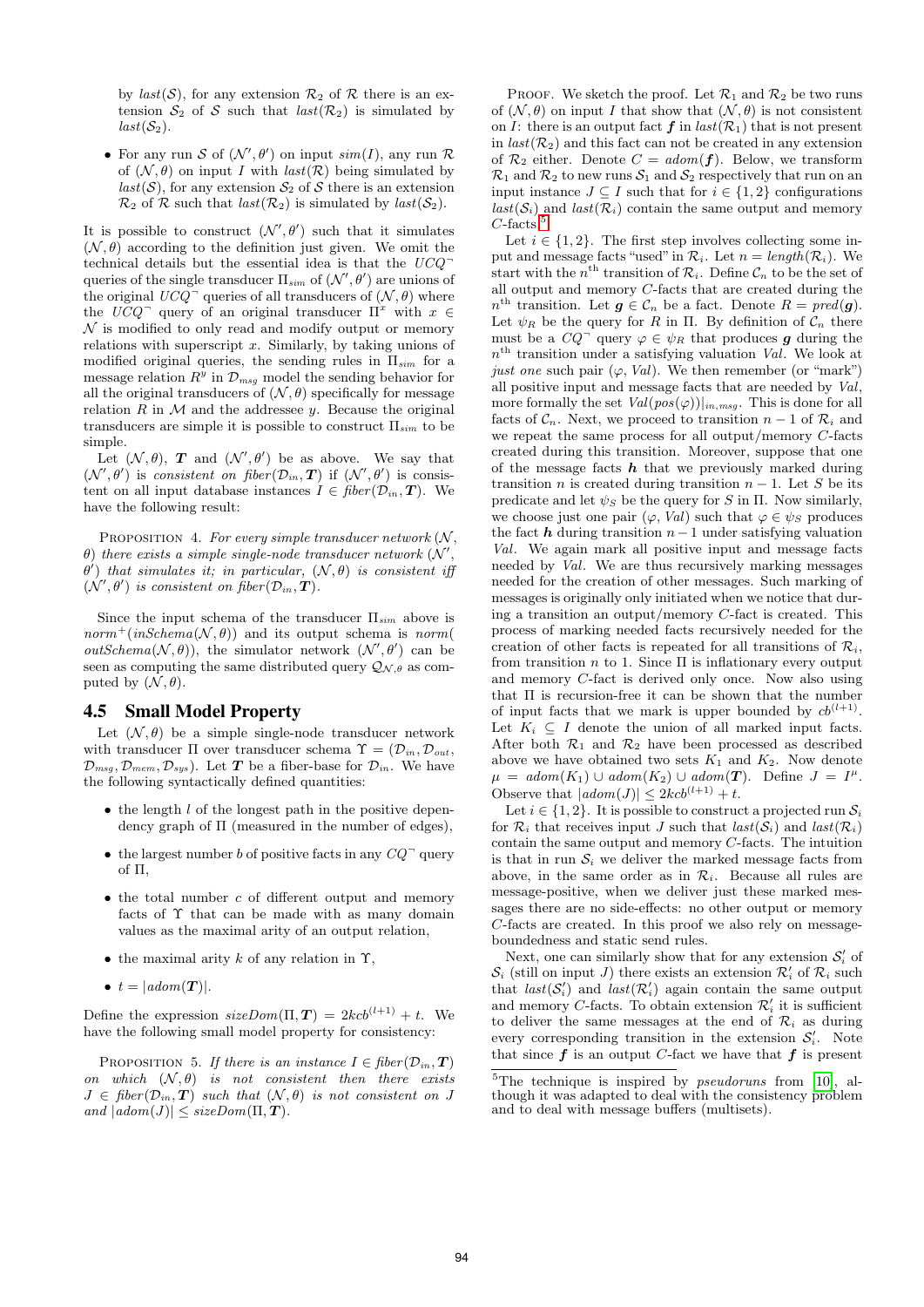in  $last(S_1)$  and not present in  $last(S_2)$ . If there exists an extension  $S'_2$  of  $S_2$  such that  $f$  is present in  $last(S'_2)$  this would imply that there is an extension  $\mathcal{R}'_2$  of  $\mathcal{R}_2$  such that  $\boldsymbol{f}$  is present in  $\mathit{last}(\mathcal{R}_2'),$  a contradiction with our assumption about  $\mathcal{R}_2$ . We conclude that  $\mathcal{S}_1$  and  $\mathcal{S}_2$  show that  $(\mathcal{N}, \theta)$  is not consistent on input  $J$ .  $\Box$ 

## 4.6 Bounded Buffer Property

Let  $(\mathcal{N}, \theta)$  be a simple single-node transducer network, with transducer  $\Pi$  over schema Υ. Denote  $\Upsilon = (\mathcal{D}_{in}, \mathcal{D}_{out}, \mathcal{D}_{out})$  $\mathcal{D}_{msq}, \mathcal{D}_{mem}, \mathcal{D}_{sus}$ . Let T be a fiber-base for  $\mathcal{D}_{in}$ . We show how to construct a finite transition system that reflects the original runs of  $(\mathcal{N}, \theta)$  and that is "consistent" iff  $(\mathcal{N}, \theta)$  is consistent on input I. This will be made more precise below. The crucial step here is imposing a bound on the message buffers. First, in Section 4.6.1 we show how to construct a finite transition system for an arbitrary bound on the message buffers. In Section 4.6.2 some additional definitions are given. In Section 4.6.3 the result is proven.

#### *4.6.1 Finite Transition System*

Let  $(\mathcal{N}, \theta)$ ,  $\Pi$  and  $\Upsilon$  be as above. Let  $I \in \text{fiber}(\mathcal{D}_{in}, \mathcal{T})$ and let  $B \in \mathbb{N}$ . We describe the construction of a finite transition system  $\mathcal{F}_{I,B}$  for I that represents the runs of  $(\mathcal{N}, \theta)$  on input  $I$  in which the message buffer can contain at most  $B$ messages. The configurations of  $\mathcal{F}_{I,B}$  are the configurations  $\tau$  of  $(\mathcal{N}, \theta)$  on input I where  $|b^{\tau}| \leq B$ . The unique start configuration is denoted  $start(\mathcal{F}_{I,B})$ . We redefine global transitions to respect the buffer bound  $B$  by using *lossy* message buffers. Because we are specifically working with a single-node network (Section 4.1), a global transition of  $\mathcal{F}_{I,B}$  is a 3-tuple  $(\tau_1, m, \tau_2)$  with  $\tau_1$  and  $\tau_2$  configurations and  $m \sqsubseteq b^{\tau_1}$  such that there is a message instance  $J_{snd}$  for which (i)  $s^{\tau_1}$ ,  $set(m) \Rightarrow s^{\tau_2}$ ,  $J_{snd}$  is a local transition of  $\Pi$ (state condition) and (ii)  $b^{\tau_2} \sqsubseteq (b^{\tau_1} \setminus m) \cup J_{\text{snd}}$  (buffer condition). We do not require that  $b^{\tau_2} = (b^{\tau_1} \setminus m) \cup J_{\text{snd}}$  because we allow the dropping of messages, in order to satisfy the buffer bound B. Messages that are dropped in the finite transition system  $\mathcal{F}_{I,B}$  express the indefinite delay of the corresponding message in the original transducer network. Intuitively, we don't really "lose"messages because the sendrules are static, which implies that if a message can be sent it can be sent forever.

For a path  $\mathcal T$  in  $F_{I,B}$  we write  $last(\mathcal T)$  to denote the last configuration in  $\mathcal T$ . Naturally, we call  $\mathcal F_{I,B}$  consistent if for all paths  $\mathcal{T}_1$  and  $\mathcal{T}_2$  in  $\mathcal{F}_{I,B}$  starting from  $start(\mathcal{F}_{I,B})$ , for all output facts  $f$  in  $last(\mathcal{T}_1)$  there is an extended path  $\mathcal{T}'_2$ of  $\mathcal{T}_2$  such that  $f$  is present in *last*( $\mathcal{T}'_2$ ). Deciding if  $\mathcal{F}_{I,B}$  is consistent can be done in time polynomial in function of the size of  $\mathcal{F}_{I,B}$ .

## *4.6.2 Derivation Trees*

Let  $(N, \theta)$ ,  $\Pi$ ,  $\Upsilon$  and  $\boldsymbol{T}$  be as above. We now present definitions that help us reason about which rules of Π are used to create an output or memory fact during a run of  $(\mathcal{N}, \theta)$ . Let **f** be a fact with predicate in  $\mathcal{D}_{out} \cup \mathcal{D}_{mem}$ . A full derivation tree T in  $\Pi$  for f is a tuple  $(N, E, \varphi, l, V)$ such that:

• N and  $E \subseteq N \times N$  form the nodes and parent-to-child edges of an unordered tree. We write  $r<sub>T</sub>$  to denote the root of T. We write  $int(T)$  to denote the set of internal nodes of T (nodes with children). For  $x \in$  $int(T)$  we define  $child_T(x) = \{y \in N \mid (x, y) \in E\}.$  We abbreviate  $child(T) = N \setminus \{r_T\}$ , the nodes that are a child of another node.

- $\varphi$  is a function that maps every  $x \in int(T)$  to a  $CQ$ <sup>-</sup> query  $\varphi(x)$  used in  $\Pi$ .
- l is a function that labels every node  $x \in child(T)$ with parent y with a literal in the body of  $\varphi(y)$ . We require that for every literal in the body of  $\varphi(y)$  there is precisely one child of y labelled with that literal.
- Let  $x \in child(T)$ . If  $l(x)$  has its predicate in  $\mathcal{D}_{in}$ or  $l(x)$  is negative then x must be a leaf. For  $x \in$  $int(T) \cap child(T)$  it must be that  $head(\varphi(x))$  has the same predicate (and arity) as  $l(x)$ .
- *V* is a function that maps  $x \in int(T)$  to a valuation  $V(x)$  for rule  $\varphi(x)$  such that the inequalities ineq( $\varphi(x)$ ) are satisfied under  $V(x)$ .
- For  $x \in int(T)$ , denote  $f_T(x) = V(x)(head(\varphi(x)).$ For a leaf node x with parent y we denote  $f_T(x) =$  $V(y)(+l(x))$ . Thus for all  $x \in N$  we have that  $f_T(x)$ is a fact. For  $x \in child(T) \cap int(T)$  with parent y we require that  $f_T(x) = V(y)(l(x))$ . Lastly, we require that  $f_T(r_T) = f$ .

For a derivation tree  $T = (N, E, \varphi, l, V)$  we write  $e_T = e$  for  $e \in \{N, E, \varphi, l, V\}$ . We define

 $\alpha(T) = \{x \in int(T) \mid pred(f_T(x)) \in names(\mathcal{D}_{out} \cup \mathcal{D}_{mem})\}.$ 

Let  $f$  be an output or memory fact. Intuitively, a full derivation tree  $T$  for  $f$  represents one possible way in which the fact  $f$  can be derived using the rules of  $\Pi$ . Intuitively, according to T the facts  $\{f_T(x) | x \in int(T)\}\$  must be produced. Let  $R = pred(f)$ . We also say that T is a derivation tree for relation R.

Let  $T_1$  and  $T_2$  be two full derivation trees. We say that trees  $T_1$  and  $T_2$  are *structurally equivalent* if they are isomorphic when ignoring the valuations  $V_{T_1}$  and  $V_{T_2}$ .

Let T be a full derivation tree in  $\Pi$  for a fact  $f$ . A function  $\kappa : int(T) \to \mathbb{N} \backslash \{0\}$  is called a scheduling of T if for any two nodes  $x, y \in int(T)$  if y is an ancestor of x then  $\kappa(x) < \kappa(y)$ . Intuitively, for  $x \in int(T)$  the number  $\kappa(x)$  represents the transition in which the fact  $f_T(x)$  must be produced. For  $x \in int(T)$  we write  $height(x, T)$  to denote the height of the subtree of T rooted at node x. For  $x \in int(T) \setminus \alpha(T)$ define  $anc(x)$  to be the closest ancestor of x in  $\alpha(T)$  and define  $edgeCnt(x)$  to be the number of edges on the simple path from x to  $anc(x)$ . We define a *canonical scheduling*  $\kappa_T$  of T as follows. For every  $x \in \alpha(T)$  we define  $\kappa_T(x) =$ height(x, T) and for  $x \in int(T) \setminus \alpha(T)$  we define  $\kappa_T(x)$  = height(anc(x), T) – edgeCnt(x). Note that  $\max(\text{img}(\kappa_T)) \le$  $height(T).$ 

#### *4.6.3 Buffer Bound*

Let  $(N, \theta)$ ,  $\Pi$ ,  $\Upsilon$  and  $\boldsymbol{T}$  be as above. We specify a number  $B(\Pi, \Upsilon)$  that will be used as the message buffer bound for the finite transition system. Referring to the proof sketch of Proposition 5, it can be shown that the number of messages that have to be present in the message buffers of a projected run  $S_i$  is bound by some natural number  $B_1$  that only depends on the syntactic properties of  $\Pi$  and  $\Upsilon$ . Now, let F be a maximal set of full derivation trees for all output relations in  $\mathcal{D}_{out}$  such that no two trees are structurally equivalent.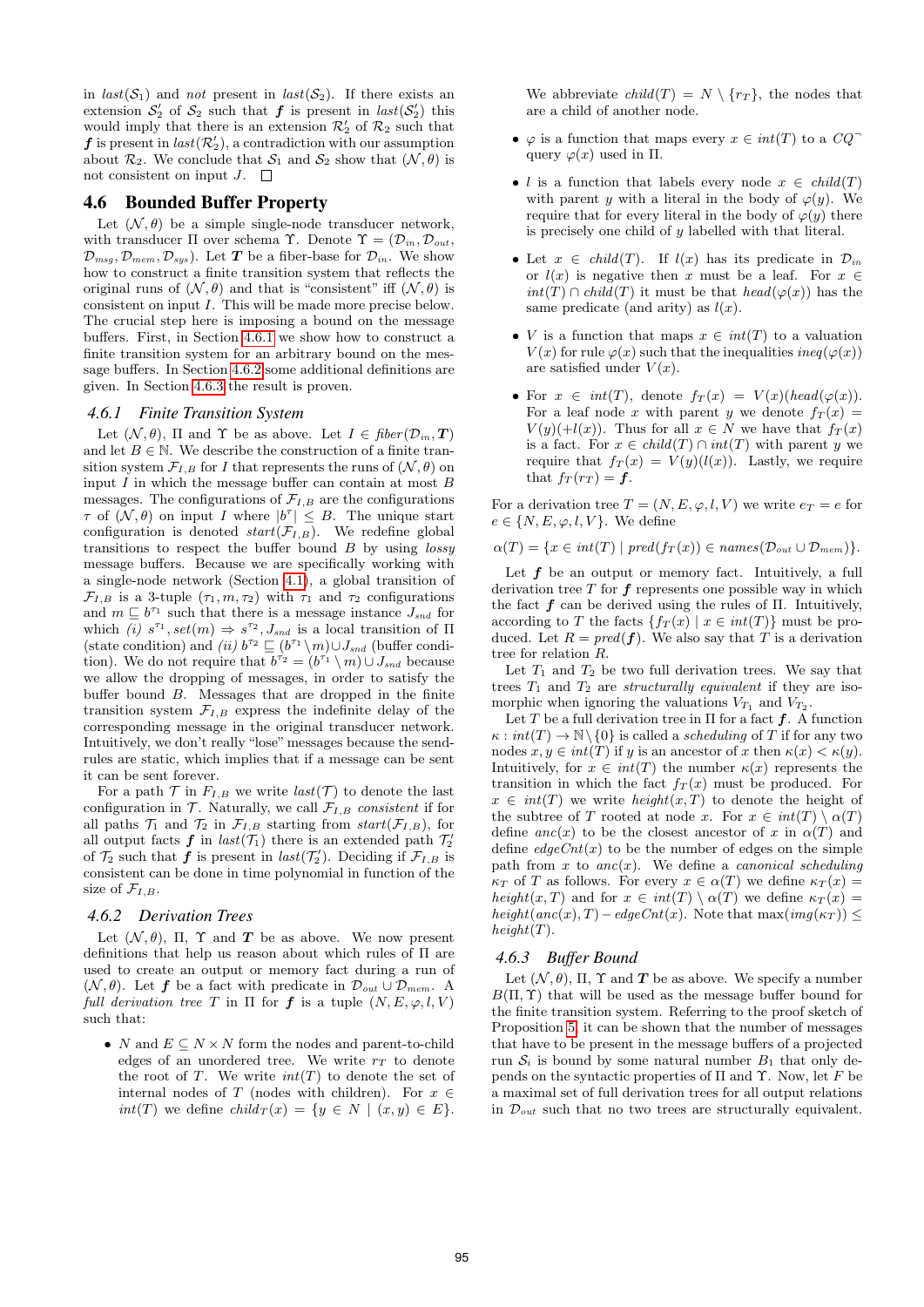Because  $\Pi$  is recursion-free we know that the size of  $F$  and the size of each tree in  $F$  are dependent only on the syntactic properties of Π. For a tree  $T \in F$  define  $msgWidth(T)$ as follows:

$$
msgWidth(T) = \max \bigcup_{i=1}^{height(T)} \left\{ \sum_{\substack{x \in int(T), \\ \kappa_T(x) = i}} |pos(\varphi(x))|_{msg}|\right\}.
$$

Intuitively,  $msgWidth(T)$  is the maximum number of messages in  $T$  that have to be delivered during the same transition (as specified by  $\kappa_T$ ). Let  $B_2 = \max\{msgWidth(T) \mid$  $T \in F$  and define  $B(\Pi, \Upsilon) = \max\{B_1, B_2\}$ . Overall, note that  $B(\Pi, \Upsilon)$  is defined only in terms of the syntactical properties of  $\Pi$  and  $\Upsilon$ . We have the following result:

PROPOSITION 6. Let  $I \in \text{fiber}(\mathcal{D}_{in}, \mathbf{T})$ . The finite transition system  $\mathcal{F}_{I, B(\Pi, \Upsilon)}$  is consistent iff  $(\mathcal{N}, \theta)$  is consistent on input I.

PROOF. We sketch the proof. Abbreviate  $B = B(\Pi, \Upsilon)$ . First, we show that if  $(\mathcal{N}, \theta)$  is not consistent on input I then  $\mathcal{F}_{I,B}$  is not consistent. Because  $(\mathcal{N}, \theta)$  is not consistent on input I there are two runs  $\mathcal{R}_1$  and  $\mathcal{R}_2$  that show the inconsistency: without loss of generality we may assume that there is an output fact  $f$  in  $last(\mathcal{R}_1)$  such that  $f$  is not present in  $last(R_2)$  and there is no extended run of  $R_2$  in which that fact can be output. Denote  $C = adom(\boldsymbol{f})$ . Using the same techniques mentioned in the proof of Proposition 5, we can project runs  $\mathcal{R}_1$  and  $\mathcal{R}_2$  to runs  $\mathcal{S}_1$  and  $\mathcal{S}_2$  respectively such that for  $i \in \{1,2\}$  the configurations  $last(\mathcal{R}_i)$ and  $last(S_i)$  contain the same set of output and memory Cfacts. Let  $i \in \{1, 2\}$ . It can be shown that the choice of the bound B allows us to trace  $S_i$  in  $\mathcal{F}_{I,B}$  as path  $\mathcal{T}_i$  starting from start( $\mathcal{F}_{I,B}$ ) such that  $last(\mathcal{T}_i)$  and  $last(\mathcal{S}_i)$  (or  $last(\mathcal{R}_i)$ ) contain the same set of output and memory  $C$ -facts. We use message-boundedness, message-positiveness and static send rules for this proof. Next using similar techniques, we can show that if  $\mathcal{T}_2$  can be extended in  $\mathcal{F}_{I,B}$  to a path  $\mathcal{T}'_2$  such that **f** is present in  $last(\mathcal{T}_2')$  then  $\mathcal{R}_2$  can be extended to a run  $\mathcal{R}_2'$  in which  $f$  can be output, a contradiction. We find that paths  $\mathcal{T}_1$  and  $\mathcal{T}_2$  together are proof that  $\mathcal{F}_{I,B}$  is not consistent.

Next, we show that if  $(\mathcal{N}, \theta)$  is consistent on input I then  $\mathcal{F}_{I,B}$  is consistent. Let  $\mathcal{T}_1$  and  $\mathcal{T}_2$  be paths in  $\mathcal{F}_{I,B}$  starting from  $start(\mathcal{F}_{I,B})$ . Let  $f$  be an output fact in  $last(\mathcal{T}_1)$ that is not present in  $last(\mathcal{T}_2)$ . We show that  $\mathcal{T}_2$  can be extended to  $\mathcal{T}'_2$  such that **f** is present in  $last(\mathcal{T}'_2)$ . Denote  $C = adom(\boldsymbol{f})$ . Using message-boundedness, messagepositiveness and static send rules, we can show that there are runs  $\mathcal{R}_1$  and  $\mathcal{R}_2$  of  $(\mathcal{N}, \theta)$  on input I such that for  $i \in \{1,2\}$  the configurations  $last(\mathcal{R}_i)$  and  $last(\mathcal{T}_i)$  contain the same output and memory  $C$ -facts. This implies that  $f$ is in  $last(\mathcal{R}_1)$  and not in  $last(\mathcal{R}_2)$ . Now, since  $f$  can be output by  $(\mathcal{N}, \theta)$  on input I, we can consider a maximal set G of concrete derivation trees for  $f$  that can be extracted from all possible runs of  $(\mathcal{N}, \theta)$  on input I such that no two trees in G are structurally equivalent. Because  $\Pi$  is recursionfree we know that  $G$  is finite and the size of each tree in  $G$ is dependent only on some syntactic properties of Π. We fix some random order on  $G: T_1, \ldots, T_p$ . Let  $T_i \in G$  and  $h_i = height(T_i)$ . For  $j \in \{1, ..., h_i\}$  define the following set of message facts (using canonical scheduling  $\kappa_{T_i}$ ):

$$
M_j^i = \bigcup_{\substack{x \in int(T_i), \\ \kappa_{T_i}(x) = j}} V_{T_i}(x) \big( pos(\varphi_{T_i}(x))|_{msg} \big).
$$

Using inflationarity, message-boundedness, message-positiveness and static send rules we can show that  $\mathcal{R}_2$  can be extended to a run  $\mathcal{R}'_2$  such that  $f$  is present in  $last(\mathcal{R}'_2)$ , by delivering the following message sets in order:  $M_1^1, \ldots, M_{h_1}^1$ ,  $\ldots, M_1^p, \ldots, M_{h_p}^p$ . Next, we can show that by definition of message buffer bound B it is possible to extend path  $\mathcal{T}_2$  to path  $\mathcal{T}'_2$  by delivering the same message sets in order such that configurations  $last(\mathcal{T}'_2)$  and  $last(\mathcal{R}'_2)$  have the same output and memory  $C$ -facts. This implies that  $f$  is present in  $last(\mathcal{T}_2').$ 

## 4.7 Decision Procedure

Corollary 7. The consistency problem for simple transducer networks is in EXPSPACE.

PROOF. (Sketch.) We actually show membership in EXPSPACE of the inconsistency problem. By Proposition 4, we first translate to a single-node network. The resulting simulating transducer is of polynomial size and the translation can be done in polynomial time. By Proposition 5, a single-node simple transducer network is inconsistent iff it is inconsistent on some instance  $I$  of at most exponential size. Since non-deterministic EXPSPACE equals EXPSPACE, we may guess such an instance  $I$  and check inconsistency on  $I$ . By Proposition 6, inconsistency on  $I$  is equivalent to inconsistency of a finite transition system  $\mathcal{F}$ . Since  $I$  is of at most exponential size, for each configuration  $\rho$  of F, the database instance part  $s^{\rho}$  of  $\rho$  is of at most exponential size as well. Moreover, by the buffer bound provided on  $\mathcal{F}$ , the buffer part  $b^{\rho}$  may be restricted to be of at most exponential size as well. We now check inconsistency of F by guessing two reachable configurations  $\rho_1$  and  $\rho_2$  and an output fact  $f$  in  $\rho_1$ . Using the standard nondeterministic algorithm for reachability, these elements can be guessed in exponential space. We then proceed to check that there does not exist a configuration  $\rho_3$  reachable from  $\rho_2$  that contains the output fact  $f$ . Using the Immerman-Szelepscényi algorithm [17], this is again possible in nondeterministic exponential space. Whenever the reachability algorithm needs to check if there is an edge in  $\mathcal F$  between two given configuration, this check can be performed by guessing a valuation for each produced message, memory, and output fact, so that an appropriate rule can fire. This is again possible in nondeterministic time polynomial in the size of the transducer and the sizes of the configurations, hence again in exponential space.  $\square$ 

#### 5. ON THE PROOF OF THEOREM 3

Let  $\mathcal N$  be a nodeset. Let  $\mathcal Q$  be a distributed query for  $\mathcal N$  over distributed input database schema  $(\mathcal N, \eta_{in})$  and distributed output database schema  $(\mathcal{N}, \eta_{out})$  that is expressible in  $UCQ^-$ , namely, as a set  $\Psi$  of  $UCQ^-$  queries: one  $UCQ^-$  query for each output relation in  $norm(N, \eta_{out})$  and all having the same input database schema  $norm^+(\mathcal{N}, \eta_{in})$ . We can show in general that there is a simple and consistent transducer network  $(\mathcal{N}, \theta)$  that computes  $\mathcal{Q}$ . We illustrate this with an example: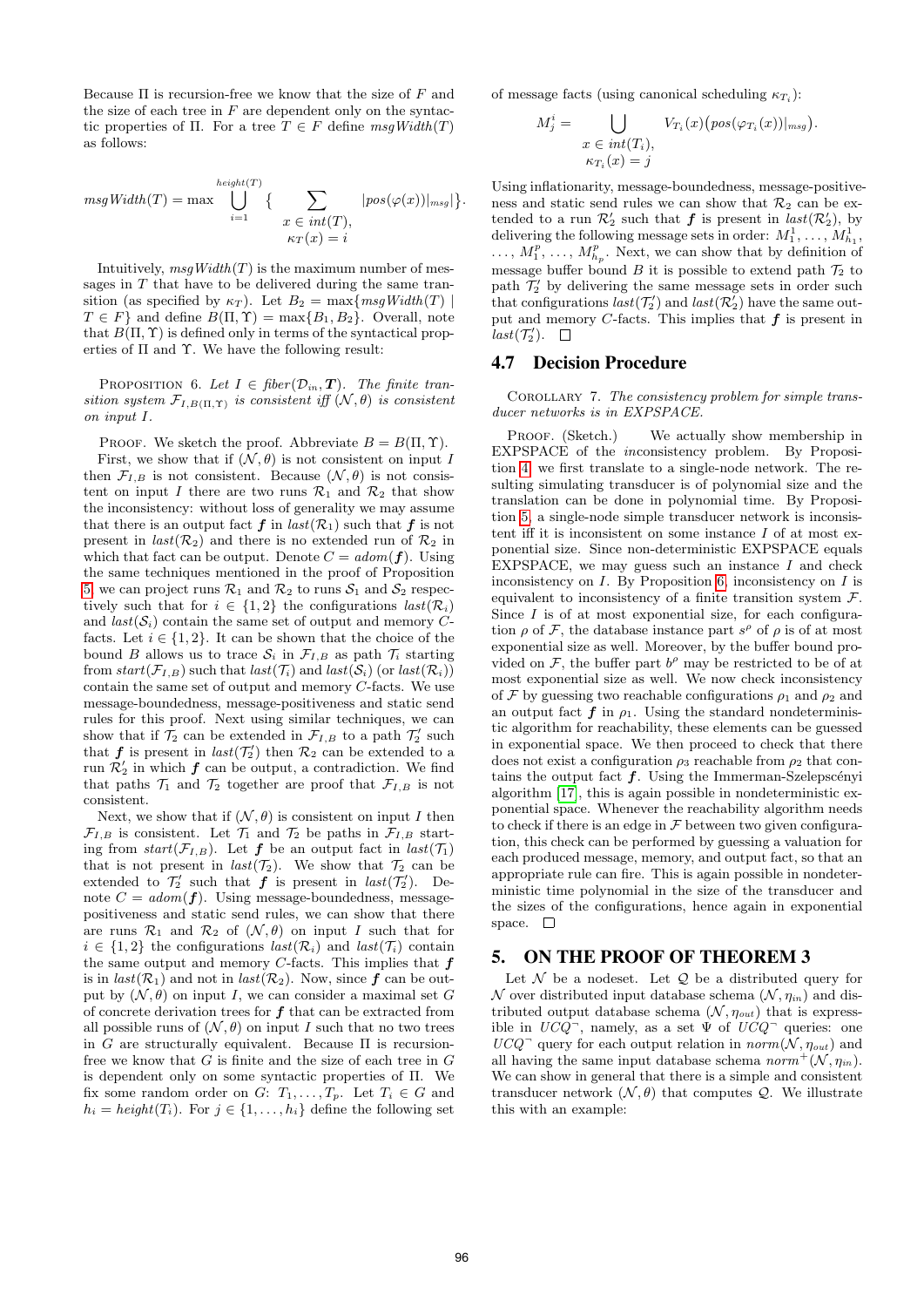Example 3. Consider the nodeset  $\mathcal{N} = \{x, y\}$ . The distributed input database schema  $(\mathcal{N}, \eta_{in})$  and distributed output database schema  $(\mathcal{N}, \eta_{out})$  are defined as:  $\eta_{in}(x)$  =  ${A}^{(1)}$ ,  $\eta_{in}(y) = {C}^{(1)}$ ,  $\eta_{out}(x) = {S}^{(1)}$ ,  $\eta_{out}(y) = {T}^{(1)}$ . The distributed query  $Q$  for  $N$  over distributed input schema  $(\mathcal{N}, \eta_{in})$  and distributed output database schema  $(\mathcal{N}, \eta_{out})$ is specified in  $UCQ$ <sup> $\bar{ }$ </sup> as follows:

$$
\{S^x(v) \leftarrow A^x(v), \neg C^y(v)\},\
$$

$$
\{T^y(v) \leftarrow A^x(v), C^y(v)\}.
$$

We now specify the simple transducer network  $(\mathcal{N}, \theta)$  that computes Q, with the following shared message database schema  $\mathcal{D}_{msq}$ :

$$
\mathcal{D}_{msg} = \{(A_{msg}^x, 1), (C_{msg}^{y,?}, 1), (C_{msg}^{y,?}, 1)\}.
$$

The transducer  $\Pi^x$  has the following  $UCQ^-$  queries

$$
\{S(v) \leftarrow A(v), C_{msg}^{y,\neg}(v)\},
$$
  

$$
\{A_{msg}^x(n, v) \leftarrow A(v), All(n)\},
$$
  

$$
\{C_{msg}^{y,?}(n, v) \leftarrow A(v), All(n)\}.
$$

The transducer  $\Pi^y$  has the following  $UCQ^-$  queries

$$
\{T(v) \leftarrow A_{msg}^{x}(v), C(v)\},
$$
  

$$
\{C_{msg}^{y,\neg}(n,v) \leftarrow C_{msg}^{y,\neg}(v), \neg C(v), All(n)\}.
$$

Intuitively, node  $x$  broadcasts the contents of its local input relation A using the message relation  $A_{msg}^x$ . Node y simply uses these messages to compute the intersection of relation  $A$  on  $x$  and its own relation  $C$ . Next, node  $x$  wants to ensure the absence of  $C$ -facts at  $y$ . In order to that, node x broadcasts the *probe* message  $C_{msg}^{y,?}$ . For instance, when y receives  $C_{msg}^{y,?}(a)$  from x and indeed the fact  $C(a)$  is not specified at node y, then y broadcasts  $C_{msg}^{y,\neg}(a)$ . When node x then receives  $C_{msg}^{y,\neg}(a)$  it knows that y does not have the fact  $C(a)$ . Broadcasting is used because a node does not know the value used to identify the other node. In general, negation on the input (or system) relations of another node can be implemented in the manner shown by this example.  $\Box$ 

The converse direction of Theorem 3, that the query  $\mathcal{Q}_{\mathcal{N},\theta}$ computed by a consistent simple transducer network  $(\mathcal{N}, \theta)$ is always expressible in  $UCQ^-$ , is quite intricate to prove. We only provide a rough sketch omitting the details. The crucial insight is that all output facts can already be produced in a canonical run of fixed length. This canonical run is formed by the set of all possible derivation trees for output facts, which is finite up to isomorphism by recursionfreeness. Messages are delivered according to the canonical schedulings (Section 4.6.2). Indeed, consider a fact  $f$  output by  $\mathcal{Q}_{N,\theta}$ . By consistency, we know that f can be produced in an extension of the canonical run. The concrete derivation tree  $T$  that produces  $f$  also occurs in the canonical run. The negative literals in  $T$  succeed, which means that certain memory facts are absent in the extended run. Since the transducer is inflationary, these memory facts are also absent in the canonical run; hence,  $f$  will already be output there. The second step of the proof then consists of observing that runs of fixed length can be expressed by existential first-order formulas (and then, equivalently, in  $UCQ^-$ ).

## 6. CONCLUSION AND DISCUSSION

We have shown that under five restrictions: recursionfreeness, inflationarity; message-positivity; static message sending; and message-boundedness, one obtains decidability in EXPSPACE of eventual consistency for networks of relational transducers with unions of conjunctive queries with negation. As already mentioned in the Introduction, a topic for further work is to investigate whether decidability can be retained while lifting or relaxing the restrictions of recursionfreeness, inflationarity, and message-positivity. We also do not yet know if the problem is EXPSPACE-complete.

There seem to be several reasonable ways to formalize the intuitive notion of eventual consistency. In contrast to our current formalization, a stronger view of eventual consistency [1, 6] is to require that on every input, all infinite fair runs produce the same set of output facts. Again, a number of reasonable fairness conditions could be considered here; a rather standard one would be to require that every node performs a transition infinitely often, and that every message fact that is sent is eventually delivered. When a transducer network is consistent in this stronger sense, it is also in the confluence sense, but the other implication is not obvious. Since eventual consistency is indeed meant to be a very weak guarantee [19], it deserves further research to better understand different consistency and fairness requirements.

#### Acknowledgments

We would like to thank Joseph M. Hellerstein and William R. Marczak (UC Berkeley) for an inspiring email correspondence.

## 7. REFERENCES

- [1] S. Abiteboul, M. Bienvenu, A. Galland, et al. A rule-based language for Web data management. In Proceedings 30th ACM Symposium on Principles of Database Systems, pages 283–292. ACM Press, 2011.
- [2] S. Abiteboul, R. Hull, and V. Vianu. Foundations of Databases. Addison-Wesley, 1995.
- [3] S. Abiteboul, V. Vianu, et al. Relational transducers for electronic commerce. Journal of Computer and System Sciences, 61(2):236–269, 2000.
- [4] P. Alvaro, N. Conway, J. Hellerstein, and W.R. Marczak. Consistency analysis in Bloom: A CALM and collected approach. In Proceedings 5th Biennial Conference on Innovative Data Systems Research, pages 249–260. www.cidrdb.org, 2011.
- [5] P. Alvaro, W. Marczak, et al. Dedalus: Datalog in time and space. Technical Report EECS-2009-173, University of California, Berkeley, 2009.
- [6] T.J. Ameloot, F. Neven, and J. Van den Bussche. Relational transducers for declarative networking. In Proceedings 30th ACM Symposium on Principles of Database Systems, pages 283–292. ACM Press, 2011.
- [7] T.J. Ameloot and J. Van den Bussche. Deciding eventual consistency of a simple class of relational transducer networks (technical report). [http://alpha.uhasselt.be/tom.ameloot/tom/doc/](http://alpha.uhasselt.be/tom.ameloot/tom/doc/dp7@3c4/icdt2012report.pdf) [dp7@3c4/icdt2012report.pdf](http://alpha.uhasselt.be/tom.ameloot/tom/doc/dp7@3c4/icdt2012report.pdf), 2011.
- [8] A. Deutsch. Personal communication.
- [9] A. Deutsch, R. Hull, F. Patrizi, and V. Vianu. Automatic verification of data-centric business